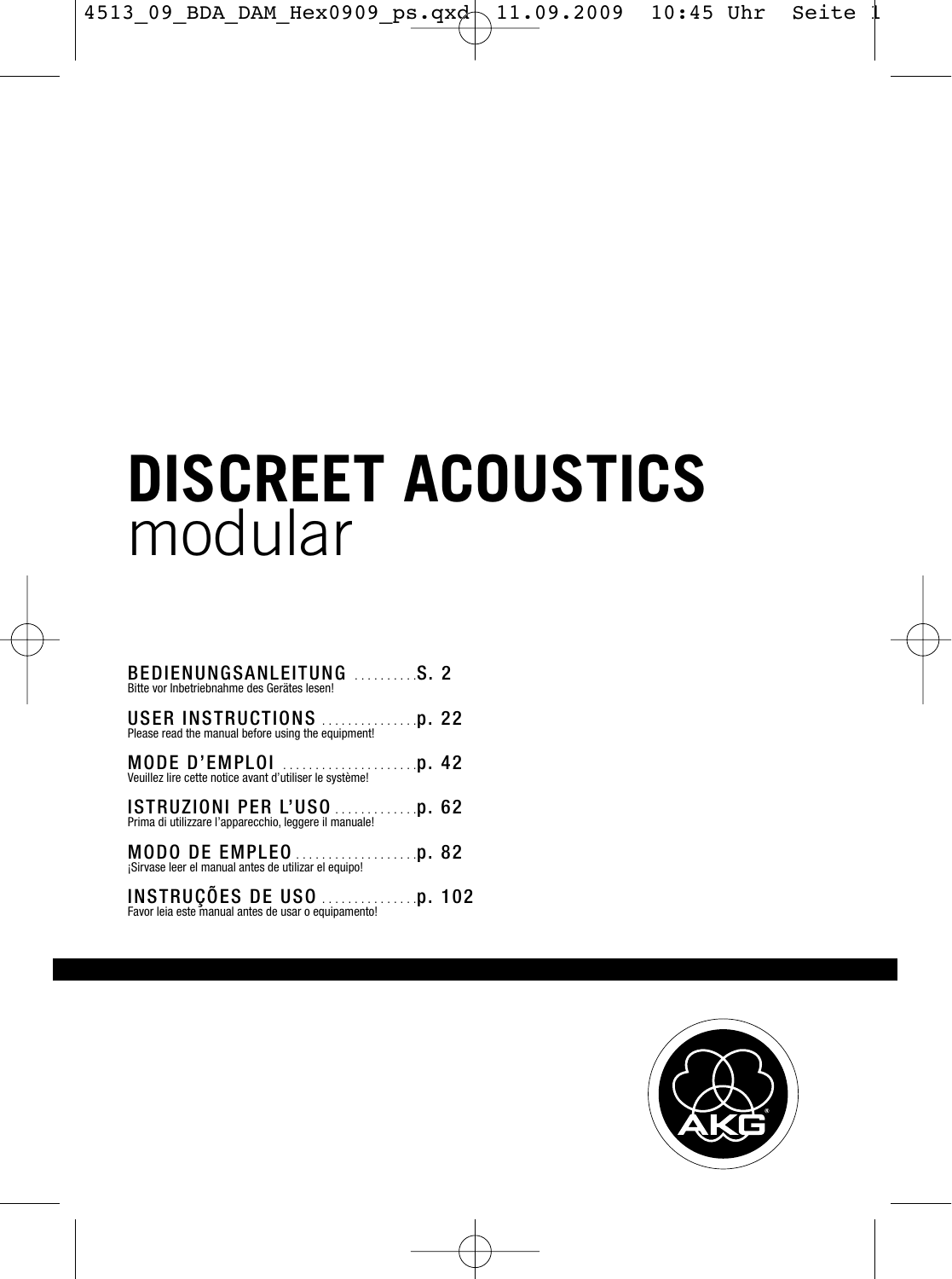

# **Table of Contents**

| 1            |                                | Page                                                                                      |
|--------------|--------------------------------|-------------------------------------------------------------------------------------------|
| $\mathbf{2}$ | 2.1<br>2.2<br>2.3<br>24<br>2.5 | W 30 Windscreen $\dots\dots\dots\dots\dots\dots\dots\dots\dots\dots\dots\dots$            |
| 3            |                                |                                                                                           |
| 4            | 4.1<br>4.2                     |                                                                                           |
|              | 4.3                            | 4.3.2 Bass Cut, Installation, Connection  32                                              |
|              | 44                             | GN 15/30/50 E 5PIN Installation Modules 33<br>4.4.2 Bass Cut. Installation. Connection 33 |
|              | 4.5                            |                                                                                           |
|              | 4.6                            |                                                                                           |
|              | 4.7                            |                                                                                           |
|              | 4.8                            |                                                                                           |
|              | 4.9                            |                                                                                           |
| 5            |                                |                                                                                           |
|              |                                |                                                                                           |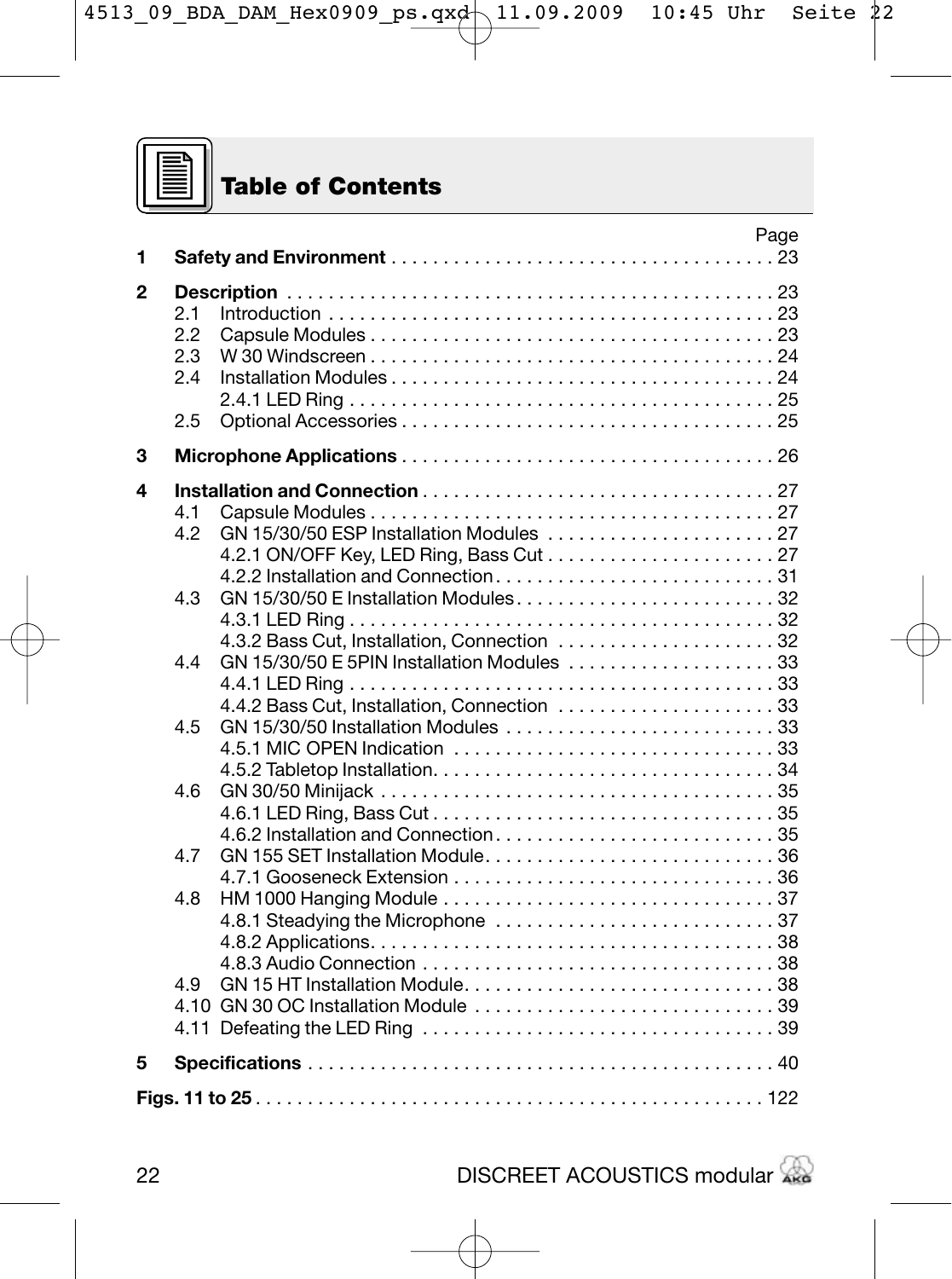- 1. Do not spill any liquids on the equipment and do not drop any objects through the ventilation slots in the equipment.
- 2. Do not place the equipment near heat sources such as radiators, heating ducts, or amplifiers, etc. and do not expose it to direct sunlight, excessive dust, moisture, rain, mechanical vibrations, or shock.
- 3. The packaging of the equipment is recyclable. To dispose of the packaging, make sure to use a collection/recycling system provided for that purpose and observe local legislation relating to waste disposal and recycling.
- 4. Electrostatic charges may damage electronic circuits. Therefore, be sure to touch a bare, grounded metal part to discharge any static charge that may have built up on your body, before touching any electronic circuit board.

Thank you for purchasing a Discreet Acoustics module! The Discreet Acoustics Modular Series comprises five Capsule Modules and eighteen Installation Modules. All modules are interchangeable so you can put together the ideal Discreet Acoustics Modular microphone for every application at any location.

## **CK 31 (Order no. 2765Z0020)**: Screw-on cardioid Capsule Module.

With W 30 foam windscreen.

#### **CK 32 (Order no. 2765Z0021)**: Screw-on omnidirectional Capsule Module. With W 30 foam windscreen.

- 
- **CK 33 (Order no. 2765Z0022)**: Screw-on hypercardioid Capsule Module.

With W 30 foam windscreen.

- **CK 47 (Order no. 2765Z0023)**: Screw-on hypercardioid Capsule Module. Acoustically equivalent to the proven AKG C 747.
	- With W 70 foam windscreen.
- **CK 80 (Order no. 2765Z0024)**: Screw-on hypercardioid Capsule Module with speech-optimized frequency response. With W 80 foam windscreen.

## **2.1 Introduction**

#### **2.2 Capsule Modules**



**2 Descriptio** 

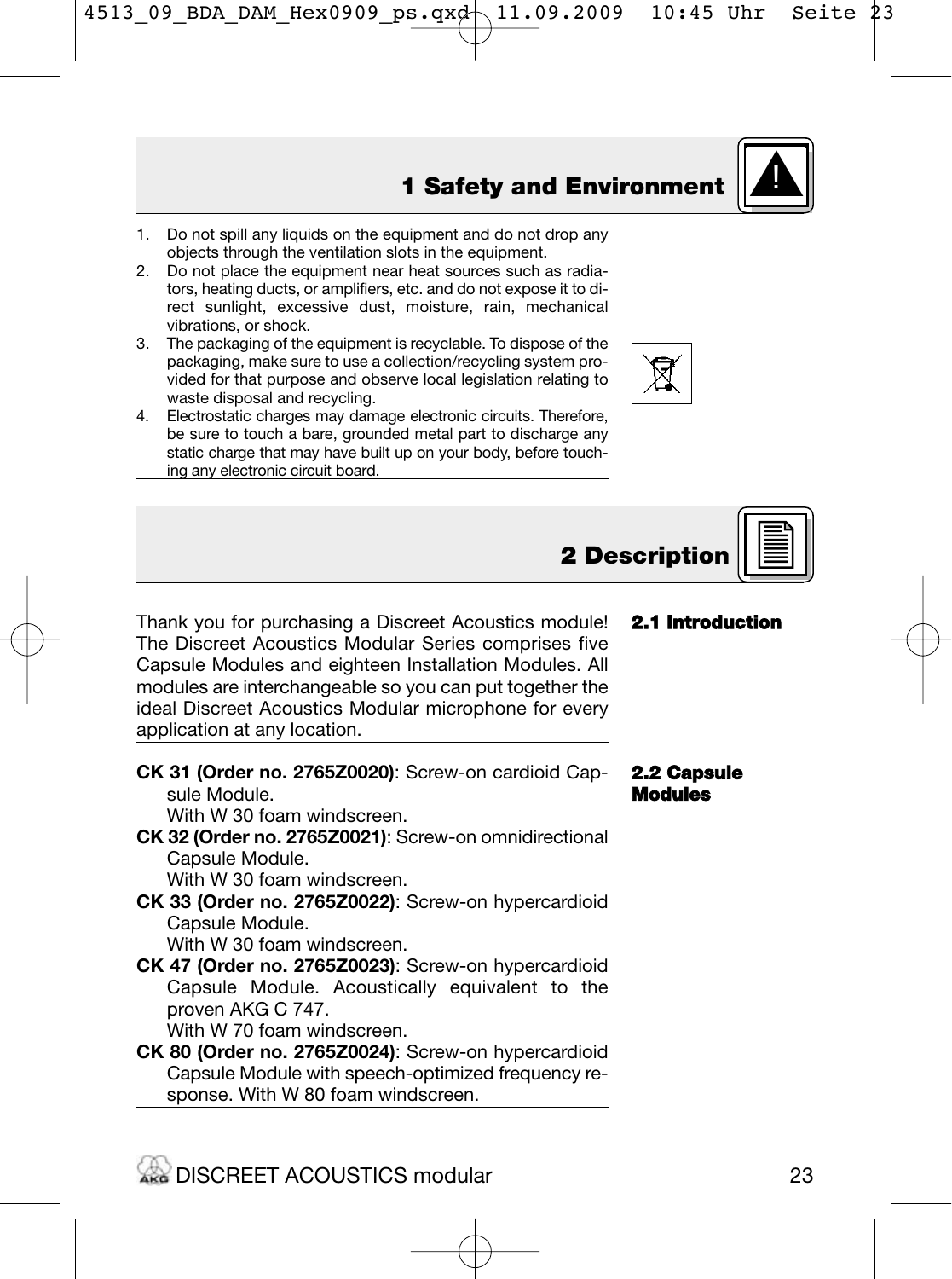

# **2 Description**

| 2.3 W 30<br>Windscreen             | The W 30 is a newly designed, two-layer windscreen. A<br>special combination of two different materials provides<br>optimum rejection of wind noise.                                                                                                                                                                                                                                                                                                                                                                                                                                                                                                                                                                                                                                                                                                                                                                                                                                                                                                                                                                                                                                                                                                                                                                                                                                                                                                                                                                                                                                                                                                                                                                                                                                                                                                                            |  |  |  |
|------------------------------------|---------------------------------------------------------------------------------------------------------------------------------------------------------------------------------------------------------------------------------------------------------------------------------------------------------------------------------------------------------------------------------------------------------------------------------------------------------------------------------------------------------------------------------------------------------------------------------------------------------------------------------------------------------------------------------------------------------------------------------------------------------------------------------------------------------------------------------------------------------------------------------------------------------------------------------------------------------------------------------------------------------------------------------------------------------------------------------------------------------------------------------------------------------------------------------------------------------------------------------------------------------------------------------------------------------------------------------------------------------------------------------------------------------------------------------------------------------------------------------------------------------------------------------------------------------------------------------------------------------------------------------------------------------------------------------------------------------------------------------------------------------------------------------------------------------------------------------------------------------------------------------|--|--|--|
| 2.4 Installation<br><b>Modules</b> | GN 15 (Order no. 2765Z0001): 160-mm (6.3-in.) goose-<br>neck with DPA external in-line XLR phantom power<br>adapter for permanent screw-on installation.<br>GN 15 E (Order no. 2765Z0002): 235-mm (9.25-in.)<br>gooseneck with integrated XLR phantom power<br>adapter for temporary installation and PS 3 F-Lock<br>panel mount socket.<br>GN 15 E 5PIN (Order no. 2765Z0039): 235-mm (9.25-in.)<br>gooseneck with integrated phantom power adapter and<br>5-pin XLR connector, for external LED ring powering.<br>GN 15 ESP (Order no. 2765Z0045): 258-mm (10.2-in.)<br>gooseneck module for temporary installation. With<br>integrated DPA-P XLR phantom power adapter, pro-<br>grammable ON/OFF switch, switchable bass cut, de-<br>featable LED ring, and PS 3 F-Lock panel mount<br>socket.<br>GN 15 HT (Order no. 2765Z0017): The GN 15 HT Instal-<br>lation Module allows you to connect any Discreet<br>Acoustics Capsule Module to the HT 4000 handheld<br>transmitter from AKG. With 60-mm (2.4-in.) goose-<br>neck for precise positioning of the Capsule Module<br>and status indicator LED ring.<br>GN 30 (Order no. 2765Z0003): Identical to GN 15.<br>305 mm (12 in.) long.<br>GN 30 OC (Order no. 2765Z0005): 305-mm (12-in.)<br>gooseneck with unterminated leads for permanent<br>screw-on installation<br>GN 30 E (Order no. 2765Z0004): Identical to GN 15 E.<br>380 mm (15 in.) long.<br>GN 30 E 5PIN (Order no. 2765Z0040): Identical to GN<br>15 E 5PIN, 380 mm (15 in.) long.<br>GN 30 ESP (Order no. 2765Z0046): Identical to<br>GN 15 ESP. 403 mm (15.9 in.) long.<br>GN 30 Minijack (Order no. 2765Z0036): 305-mm (12-<br>in.) gooseneck with mini jack plug, HCS mounting<br>flange, and permanently connected DPA phantom<br>power adapter with 3-pin XLR connector.<br>GN 50 (Order no. 2765Z0008): Identical to GN 15.<br>500 mm (20 in.) long. |  |  |  |
|                                    |                                                                                                                                                                                                                                                                                                                                                                                                                                                                                                                                                                                                                                                                                                                                                                                                                                                                                                                                                                                                                                                                                                                                                                                                                                                                                                                                                                                                                                                                                                                                                                                                                                                                                                                                                                                                                                                                                 |  |  |  |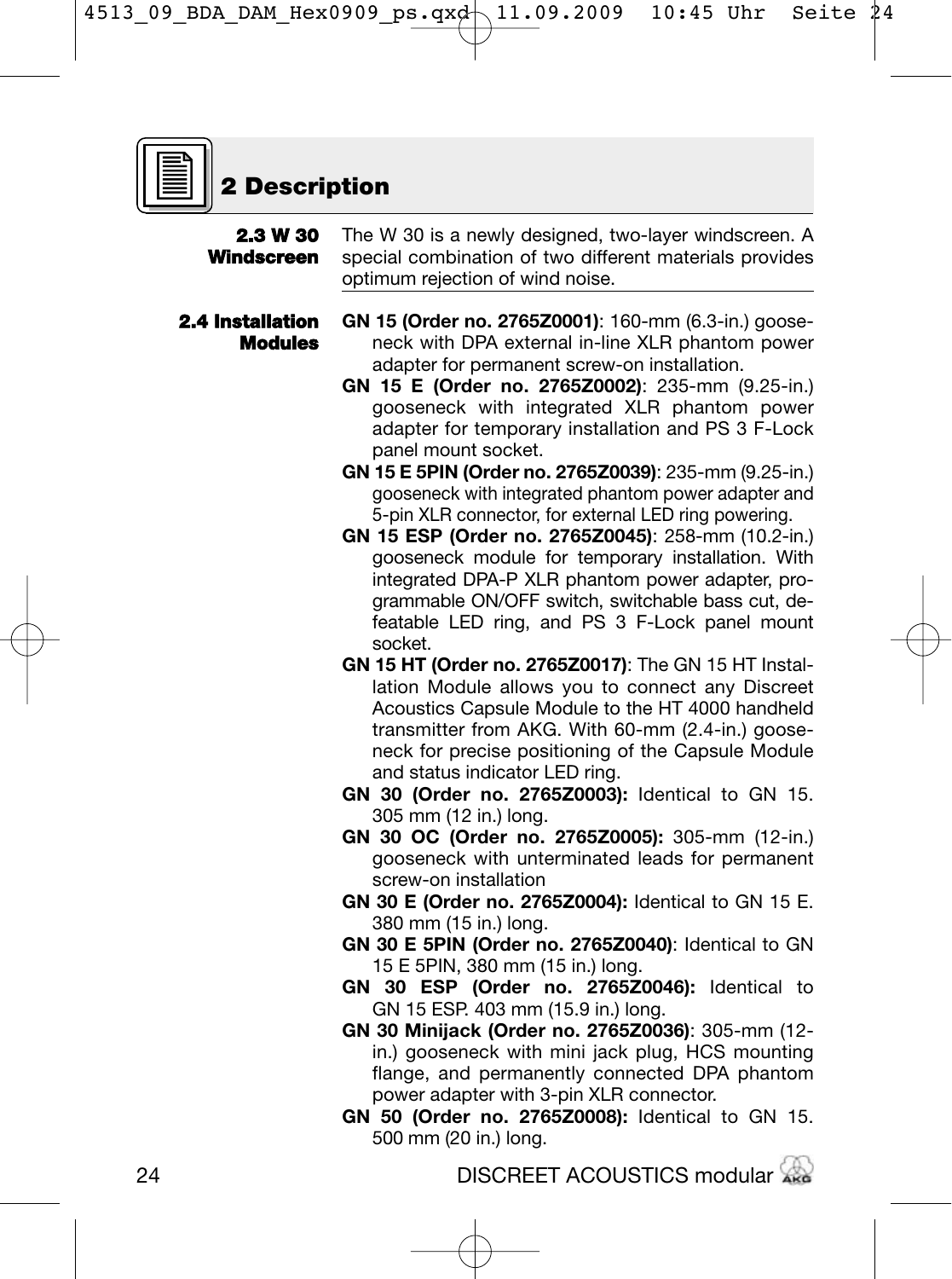**GN 50 E (Order no. 2765Z0004):** Identical to GN 15 E.

**GN 50 E 5PIN (Order no. 2765Z0041)**: Identical to GN 15

**GN 50 ESP (Order no. 2765Z0047):** Identical to

**GN 50 Minijack (Order no. 2765Z0037)**: Identical to GN 30

572 mm (22.5 in.) long.

E 5PIN, 572 mm (22.5 in.) long.

GN 15 ESP. 598 mm (23.5 in.) long.

- **B 18 battery power supply** for all Installation Modules
- **PS 3 F-Lock panel mount socket** for GN 15 E, GN 30 E, and GN 50 E Installation Modules (see figs. 17 and 18).
- 50 Installation Modules (see fig. 13).
- **H 500 shock mount** for GN 15 E, GN 30 E, and GN 50 E
- **H 600 + A608 shock mount** for all Installation Modules
- **SA 60 stand adapter** for all Installation Modules except
- **SA 80 clamp** for GN 15/30/50 E/ESP Installation Mod-
- **ST 1, ST 45, ST 46 table stands** for all Installation Modules except HM 1000 (see figs. 19, 20, 21, and 22).

**2 Description**

| Minijack. 500 mm (20 in.) long.                                                   |                    |
|-----------------------------------------------------------------------------------|--------------------|
| GN 155 SET (Order no. 2765Z0018): The GN 155 SET In-                              |                    |
| stallation Module comprises a 149-cm (61-in.) goose-                              |                    |
| neck with an LED ring, 10-m (33-ft.) cable, and DPA                               |                    |
| phantom power adapter, an ST 305 floor stand, and a                               |                    |
| 10-cm (4-in.) extension stub with protective sheath.                              |                    |
| HM 1000 (Order no. 2765Z0010): Hanging module with                                |                    |
| 10-m (33-ft.) cable and DPA in-line XLR phantom                                   |                    |
| power adapter.                                                                    |                    |
| All Installation Modules feature an LED ring that is lit to <b>2.4.1 LED Ring</b> |                    |
| indicate the microphone is ready to operate.                                      |                    |
|                                                                                   |                    |
| <b>B 18 battery power supply</b> for all Installation Modules                     | 2.5 Optional       |
| except GN 30 OC.                                                                  | <b>Accessories</b> |
| PS 3 F-Lock panel mount socket for GN 15 E, GN 30 E,                              |                    |
| and GN 50 E Installation Modules (see figs. 17 and 18).                           |                    |
| MF-DA panel mount socket for GN 15, GN 30, and GN                                 |                    |
| 50 Installation Modules (see fig. 13).                                            |                    |
| <b>H 500 shock mount</b> for GN 15 E, GN 30 E, and GN 50 E                        |                    |
| Installation Modules (see fig. 14).                                               |                    |
| <b>H 600 + A608 shock mount for all Installation Modules</b>                      |                    |
| except HM 1000 (see figs. 15 and 16).                                             |                    |
| SA 60 stand adapter for all Installation Modules except                           |                    |
| HM 1000 (see figs. 20, 21, and 22).                                               |                    |
| SA 80 clamp for GN 15/30/50 E/ESP Installation Mod-                               |                    |
| ules (see figs. 23 and 24).                                                       |                    |
| ST 1, ST 45, ST 46 table stands for all Installation Mod-                         |                    |
|                                                                                   |                    |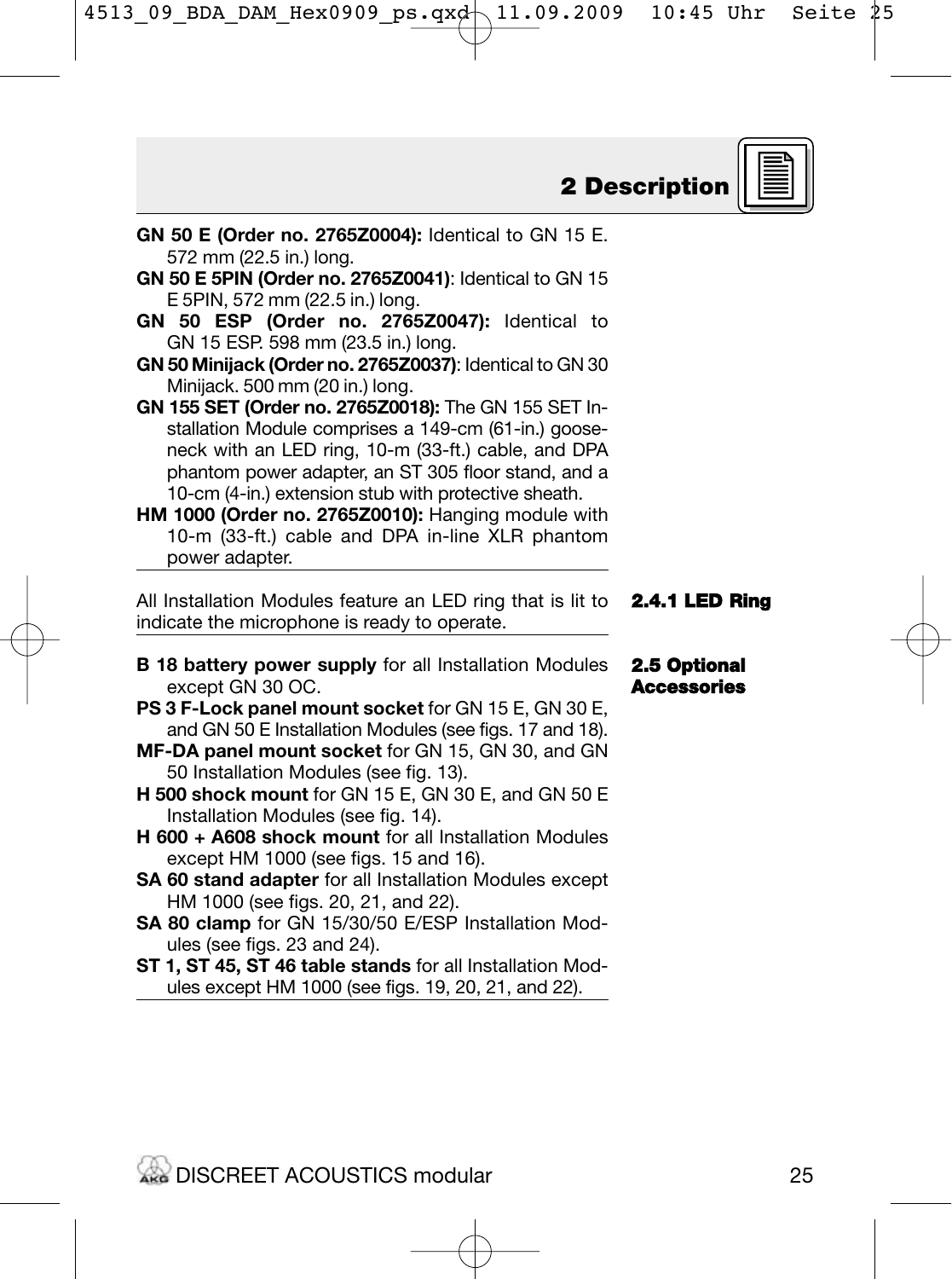

Note that both the maximum working distance and the area covered by the microphone depend on the pickup angle. The smaller the pickup angle (hypercardioid), the longer the maximum distance between the talker and the microphone and the smaller the area covered by the microphone.

Whether an omnidirectional, cardioid, or hypercardioid capsule will give the best results therefore depends on the specific application situation (see Table 1).

**Note:** Omnidirectional capsules are primarily suited for recording use.

|                  |                             |                                                                              | Working<br>Distance with | Working<br><b>Distance with</b> |
|------------------|-----------------------------|------------------------------------------------------------------------------|--------------------------|---------------------------------|
|                  |                             | Loudspeaker                                                                  | Gooseneck                | <b>Hanging</b>                  |
| Capsule          | Polar Pattern               | <b>Position</b>                                                              | Module                   | <b>Module</b>                   |
| CK 31            | Cardioid                    | Behind the                                                                   | 30 to 60 cm              | 1 to 3 m                        |
|                  |                             | microphone only                                                              | (1 to 2 ft)              | (3.5 to 10 ft.)                 |
|                  | Application: Sound systems  |                                                                              |                          |                                 |
| CK 32            | Omni                        | Not relevant                                                                 | 30 to 200 cm             | 1 to $7m$                       |
|                  |                             |                                                                              | (1 to 7 ft.)             | (3.5 to 23 ft.)                 |
|                  | Application: Recording only |                                                                              |                          |                                 |
| CK <sub>33</sub> |                             | Hypercardioid 90° to 135° off                                                | 30 to 90 cm              | $2$ to $4$ m                    |
|                  |                             | microphone axis                                                              | (1 to 3 ft.)             | (7 to 14 ft.)                   |
|                  | Application: Sound systems  |                                                                              |                          |                                 |
| CK 47            |                             | Hypercardioid 90° to 135° off                                                | 30 to 90 cm              | $2$ to $4$ m                    |
|                  |                             | microphone axis                                                              | (1 to 3 ft.)             | (7 to 14 ft.)                   |
|                  |                             | Application: High quality sound reinforcement even in acoustically difficult |                          |                                 |
|                  |                             |                                                                              |                          |                                 |
| <b>CK80</b>      |                             | Hypercardioid 90° to 135° off                                                | 30 to 90 cm              | $2$ to $4$ m                    |
|                  |                             | microphone axis                                                              | (1 to 3 ft.)             | (7 to 14 ft.)                   |
|                  |                             | Application: Speech reinforcement                                            |                          |                                 |

**Table 1: Microphone applications**

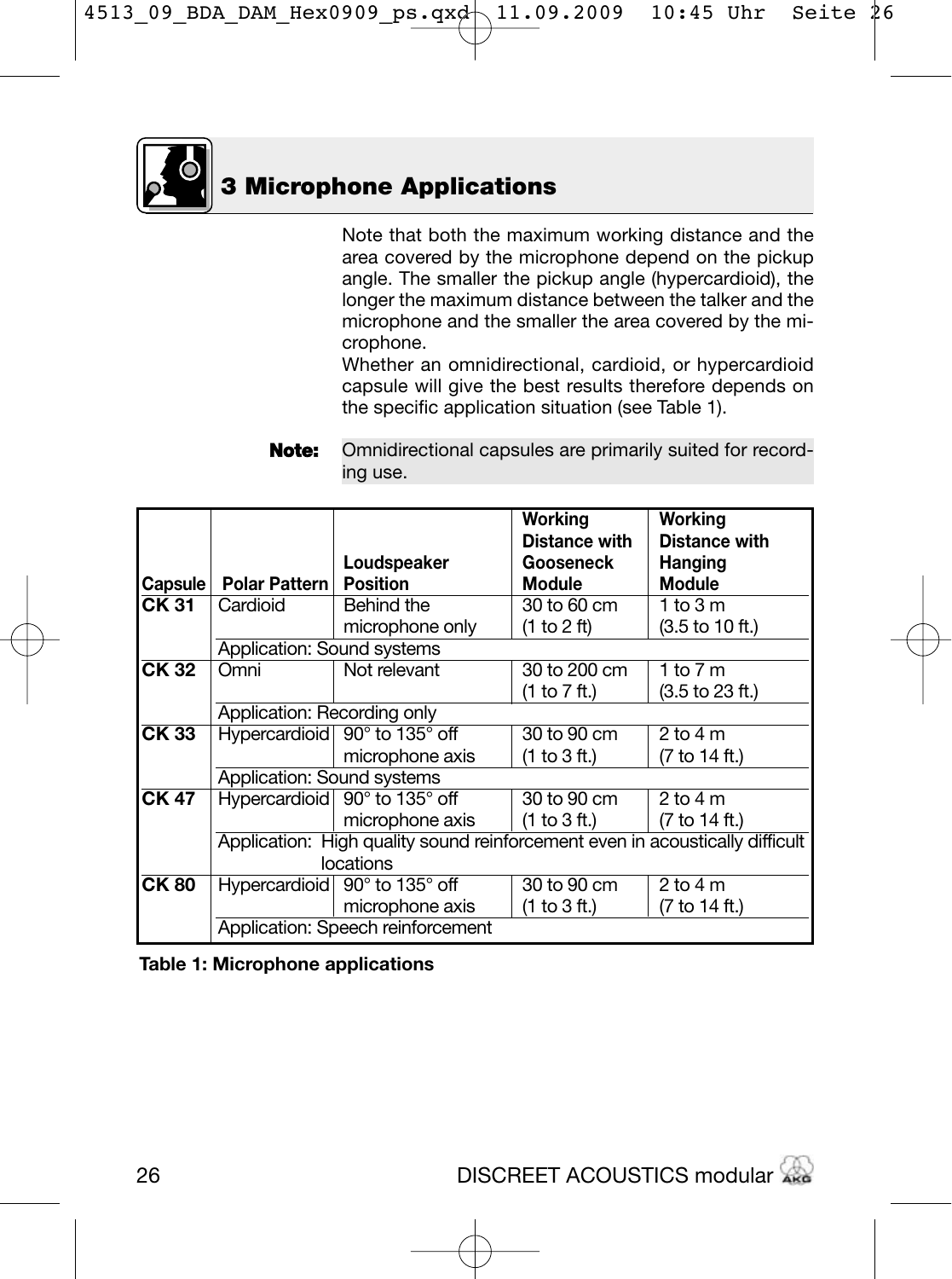All Discreet Acoustics Modular Capsule Modules are condenser microphones and therefore require a power supply (phantom power). The Installation Modules have been designed for connection to microphone inputs with 9 to 52 V phantom power.

1. Screw the Capsule Module onto the Installation Module.

The screw thread is relatively fine and therefore very smooth-running. Make sure not to tilt the capsule when placing it on the Installation Module thread because this would damage the thread.

- 2. To lock the capsule, use commercial minimum-tack screw locking adhesive that allows you to unscrew the capsule later if need be.
- **Before replacing a Capsule Module, be sure to switch your sound system OFF in order to prevent unwanted noise.**

Prior to using the GN 15/30/50 ESP, you may choose to program the functions of the ON/OFF key, LED ring, and bass cut filter as detailed in Tables 2/2a on pages 28/29.

1. Use a screwdriver to lever the ON/OFF button (1) out of the shell.

- 2. Unscrew the fixing screw (2) CCW.
- 3. Touch a bare, grounded metal part to discharge any static charge that may have built up on your body. (Electrostatic charges may damage electronic circuits.)
- 4. Pull the circuit board out of the shell WITH EXTRA CARE.

**4.2 GN 15/30/50 ESP Installation Modules**

**4.2.1 ON/OFF Key, LED Ring, Bass Cut**

Fig. 1: Opening the DPA-P.

Refer to fig. 1.







# **Important:**

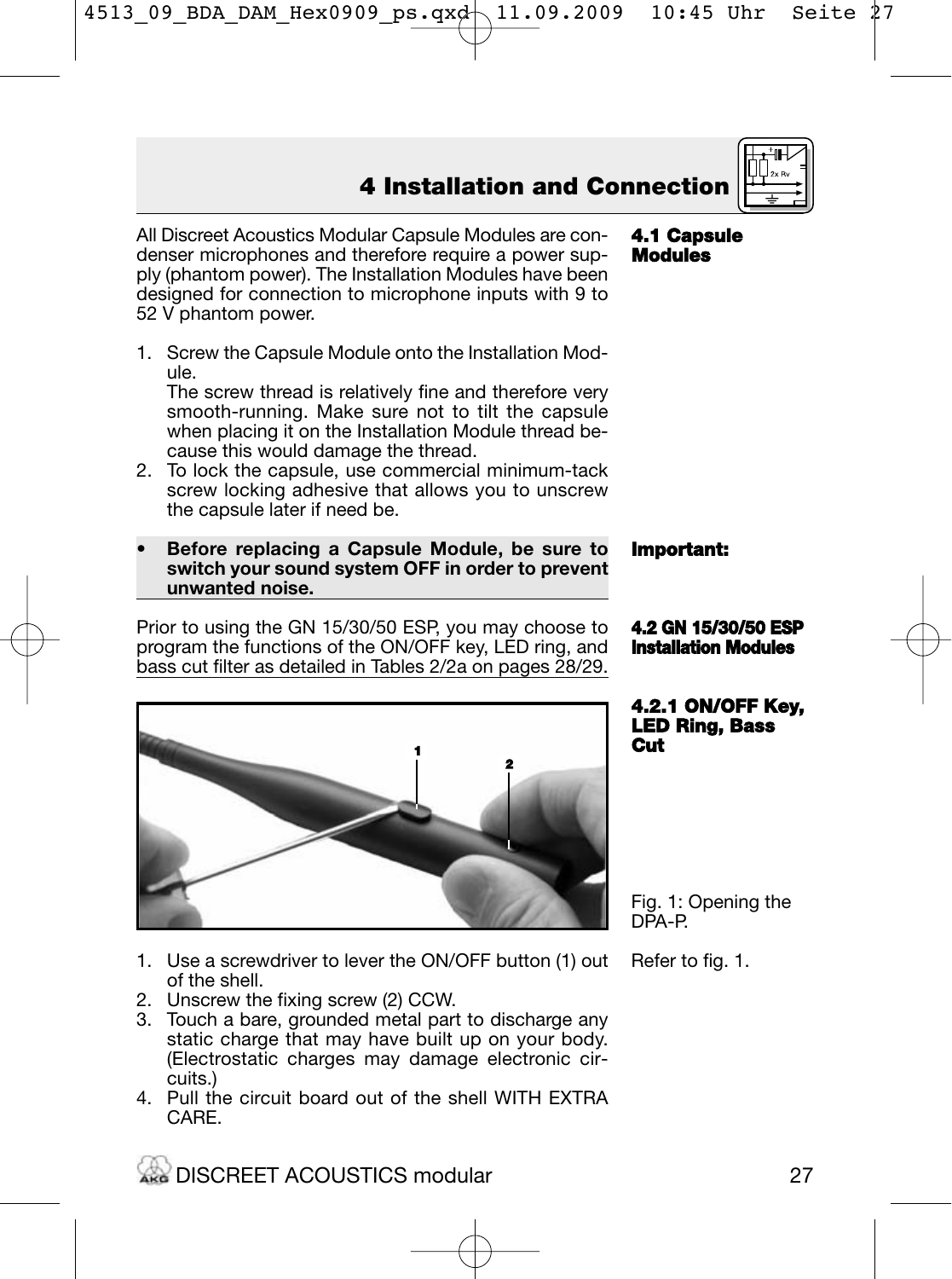



Fig. 2: DPA-P jumpers and pinout (factory setting

- Refer to fig. 2.
- At the factory, jumpers have been placed in positions 1, 3, 5, and  $7$ :
	- On powering up, the microphone will be muted and the LED ring will be dark.
	- To open the microphone, press the ON/OFF key. The LED ring will be lit to indicate the microphone is open.
	- To mute the microphone, press the ON/OFF key again. The LED ring will go out.

Positions 1 and 7 set the following functions:

**Table 2: LED Ring and Bass Cut.**

| Position | Jumper in place                | <b>No jumper</b>   |
|----------|--------------------------------|--------------------|
|          | <b>Flat frequency response</b> | Bass rolloff:      |
|          |                                | -6 dB below 200 Hz |
|          | Mic on/off -> LED on/off       | LED off            |

**Note:** • Positions 1 and 7 will not affect the function of the ON/OFF key.

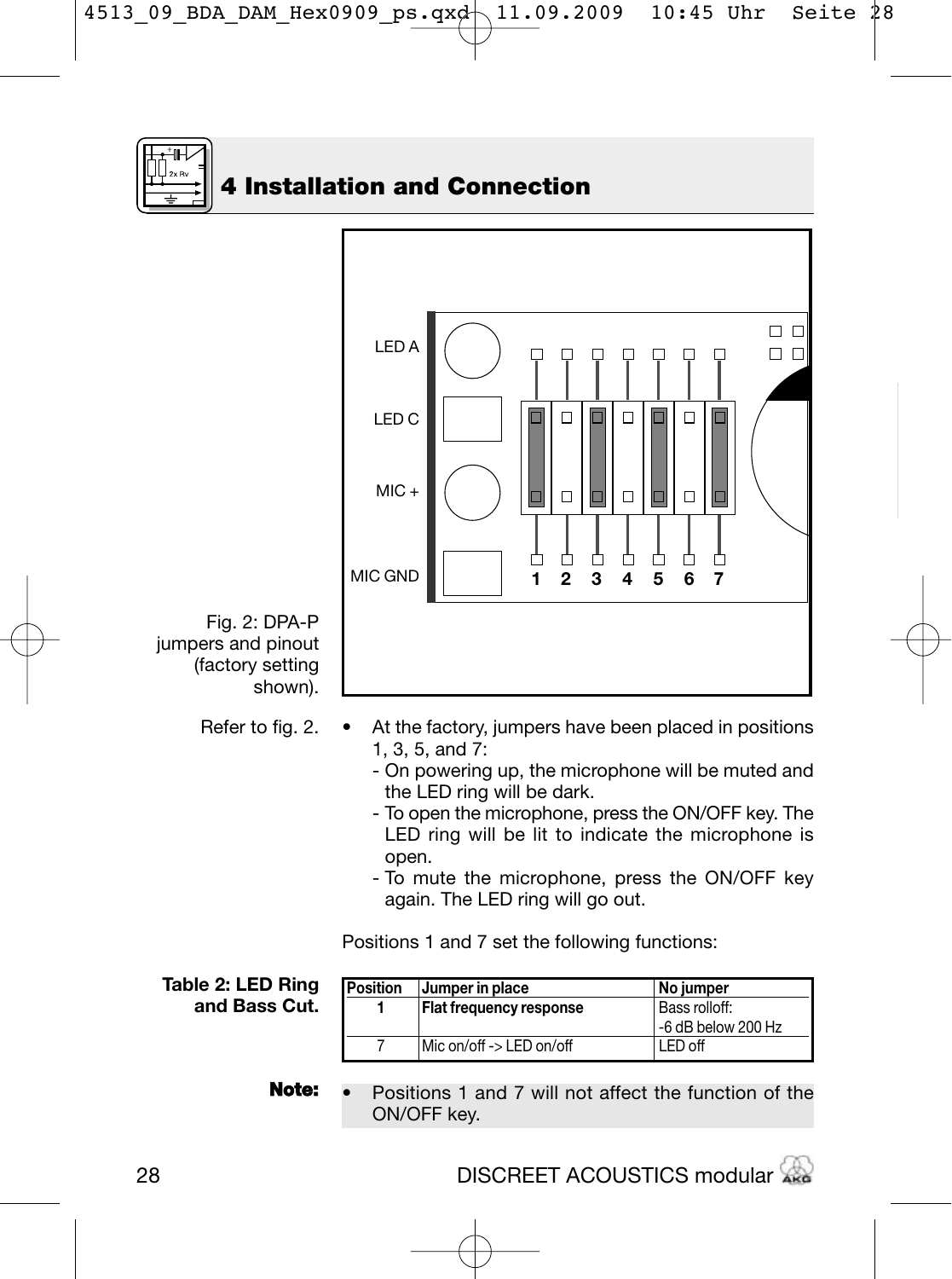

Positions 2 through 6 set the following functions:



**WE DISCREET ACOUSTICS modular**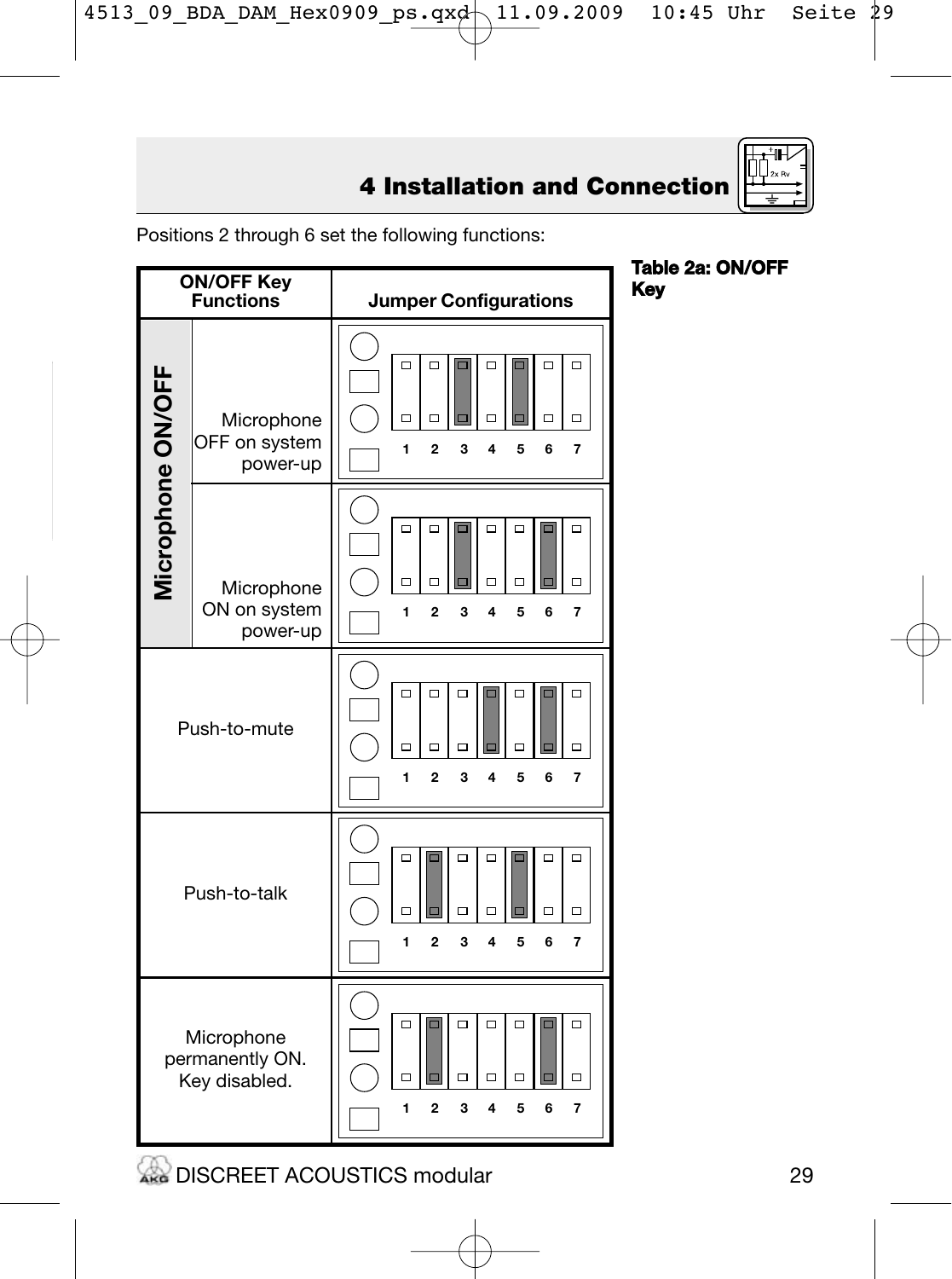

| Important: | Positions, 2, 3, 4: Be sure to place a jumper at one<br>(but no more than one) of these three positions. If |
|------------|-------------------------------------------------------------------------------------------------------------|
|            | you place no jumper at any of these positions,<br>pushing the ON/OFF button will have no effect.            |

- **Positions 5, 6: Make sure there is a jumper placed at one of these positions at all times. With jumpers at both or none of these positions, the microphone status on power-up will be undefined.**
- **Never place two jumpers at positions 6 and 2 or 5 and 4 at the same time. This would effectively deactivate the ON/OFF button.**
- **Do not use any jumper configurations other than those given in Table 2a. Other configurations may cause malfunction.**
- 5. Push the circuit board into the shell. To make the circuit board slide more easily into the shell, turn the circuit board two or three times completely about its longitudinal axis as you push the circuit board in.
- 6. Push the ON/OFF button into the opening in the shell to the point that the button clicks into place and tighten the fixing screw.



Fig. 3: Inserting the circuit board into the barrel.

#### **Important:**

Refer to fig. 3.

**• To prevent the circuit board from getting caught inside the barrel, make absolutely sure that the connecting wires (1) will not lie on top of the jumpers (2). You can double-check on that through the opening for the ON/OFF key as you push the circuit board home.**

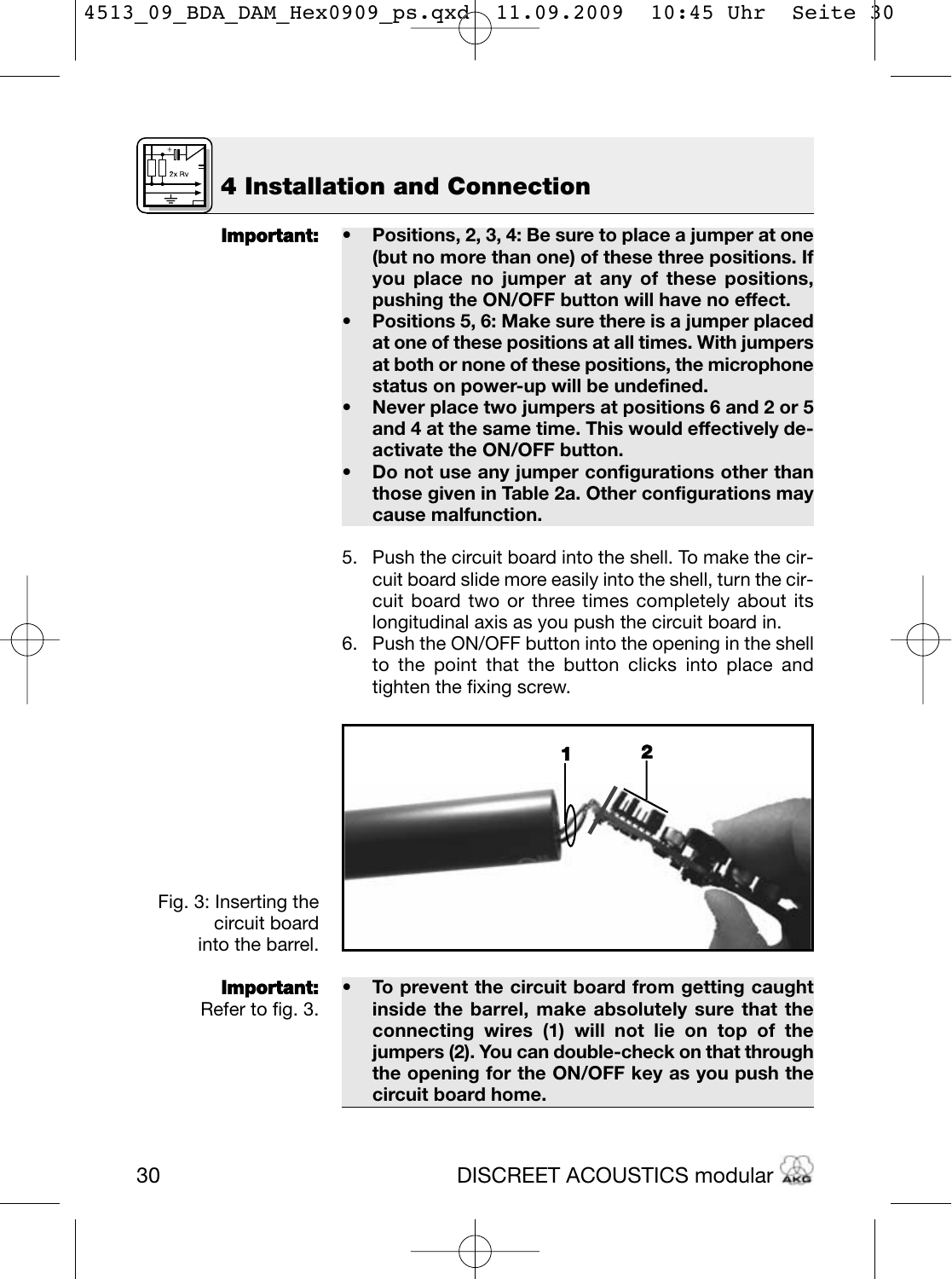- 1. Use the supplied PS 3 F-Lock panel mount socket to install the Installation Module in a tabletop or an optional SA 60 stand adapter to mount the Installation Module on a floor or table stand.
- For even better vibrational noise rejection, you can fix the Installation Module to the tabletop with an optional H 500 (see fig. 14) or H 600 + A 608 shock mount (see figs. 15 and 16).
- 2. Use a shielded cable to connect the Installation Module to a microphone input with phantom power.
- 3. If the phantom power on your mixing console is switchable, switch the phantom power on. (Refer to the instruction manual for your mixing console.) The Capsule Module and the LED ring will be powered from the phantom supply.

**4.2.2 Installation and Connection**

#### **Note:**

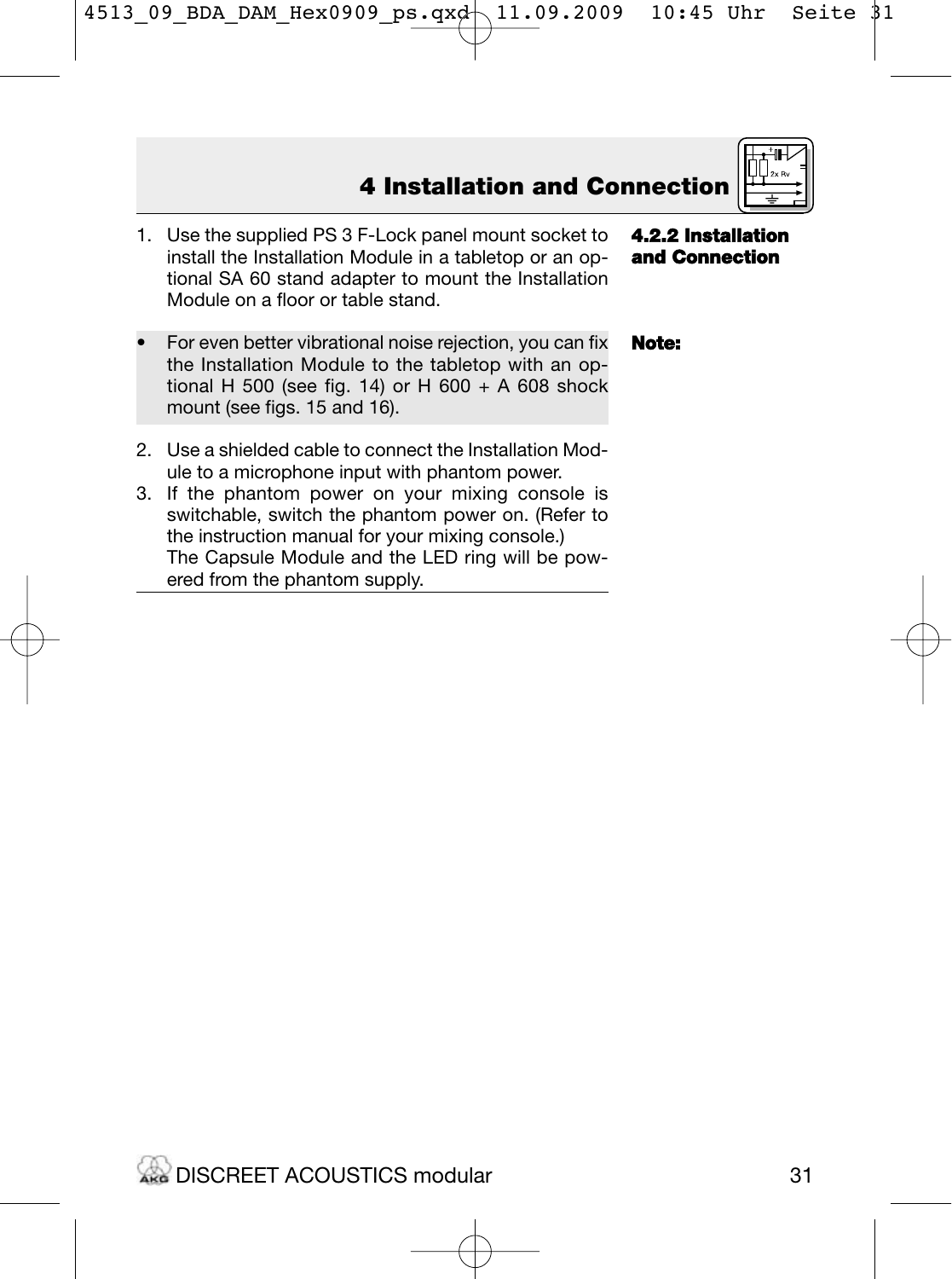

**4.3 GN 15/30/50 E** The LED rings on the GN 15/30/50 E operate off phan-**Installation** tom power. **Modules** If you connected the microphone correctly, the LED will **4.3.1 LED Ring** be lit at moderate intensity as soon as you switch the system and phantom power on. **This indicates that the system is correctly wired and ready to operate but NOT that the microphone channel is open. 4.3.2 Bass Cut, Installation, Connection** ত

• Refer to Section 4.2.2.

Fig. 4: DPA circuit board

> The DPA phantom power adapter provides a 6-dB/octave bass cut filter below 200 Hz to reduce low-frequency noise.

- **Activating the Bass Cut** Refer to fig. 4.
- 1. Before grasping the circuit board, touch a bare, grounded metal part to discharge any static charge that may have built up on your body. (Electrostatic charges may damage electronic circuits.)
- 2. Remove jumper J1 from the circuit board of the phantom power adapter.
- **Installation and Connection**

DISCREET ACOUSTICS modular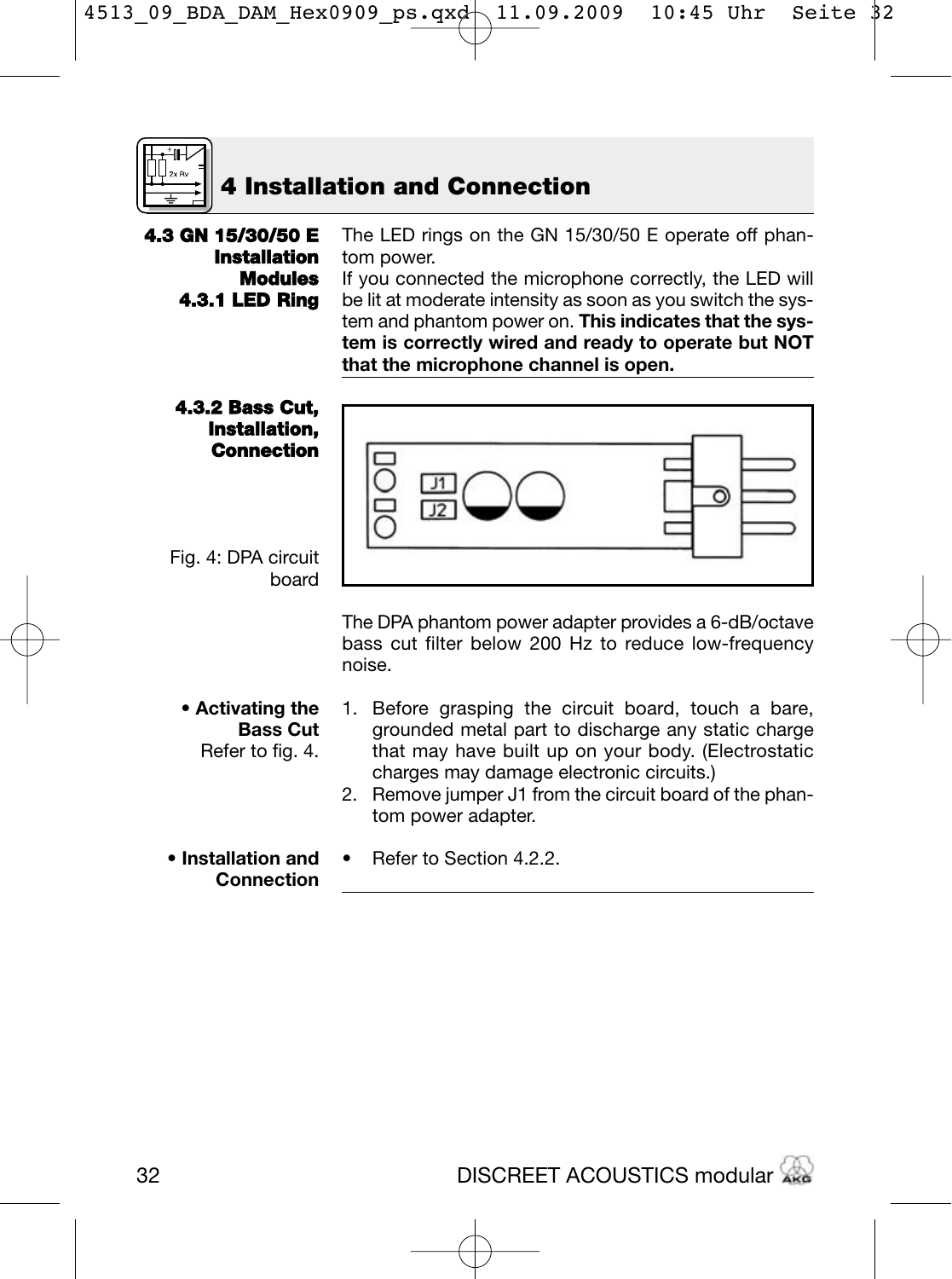

## **4.4 GN 15/30/50 E 5PIN Installation Modules 4.4.1 LED Ring**

Fig. 5: LED ring external powering.

**Table 3: Electrical values for external powering of LED**

**ring**

Pins 2 and 4 on the 5-pin XLR connector are available for powering the LED ring from an external source.

The specifications of resistor R1 depend on the available powering voltage V:

**V R1 Max. Power**

| 6 V  | $390 \Omega$  | 0.1 W  |
|------|---------------|--------|
| 12 V | 1000 $\Omega$ | 0.25 W |
| 24 V | 2200 $\Omega$ | 0.25 W |
| 48 V | 4700 $\Omega$ | 0.5W   |

Refer to Sections 4.2.2 and 4.3.2.

The LED rings on the GN 15/30/50 Installation Modules will be powered from the phantom supply. (See also Section 4.3.1.)

#### To obtain an open channel indication, the installation technician may connect the LED ring to an external power source. In this mode, the LED ring will light much more brightly to draw the required attention to the open microphone.

## **4.4.2 Bass Cut, Installation, Connection**

### **4.5 GN 15/30/50 Installation Modules**

## **4.5.1 MIC OPEN Indication**

## Refer to fig. 5.

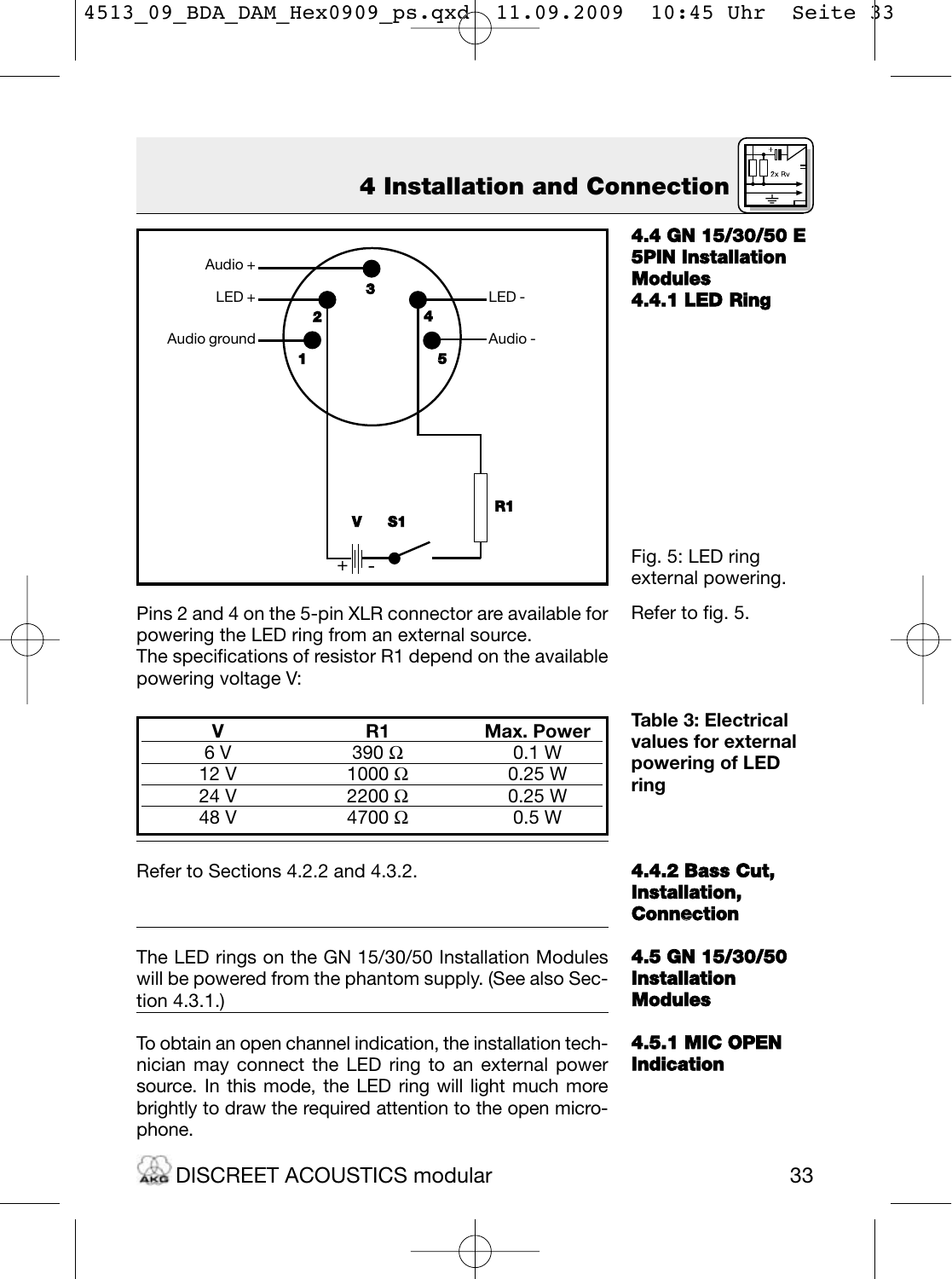

- 1. Unsolder the black wire (LED +) and the outer shield (LED -) from the DPA phantom power adapter.
- 2. Connect the black wire (LED +) and the outer shield (LED -) to a voltage source with an output voltage as per Table 4:

**Table 4: Electrical values for external powering of LED ring**

> **4.5.2 Tabletop Installation, Connection**

| Voltage | Reg`d resistor | Max. power |
|---------|----------------|------------|
| 6 V     | $390 \Omega$   | 0.1 W      |
| 12 V    | 1k O.          | 0.25 W     |
| 24 V    | 2.2 k $\Omega$ | 0.25 W     |
| 48 V    | 4.7 kO         | 0.5W       |

- 1. Drill an 11-mm (7/16") hole through the tabletop.
- 2. Thread the connecting cable of the Installation Module through the opening and the supplied fixing screw.
- 3. Screw the fixing screw into the Installation Module from below to fix the Installation Module in place.

**Note:**

- For even better vibrational noise rejection, you can fix the Installation Module to the tabletop with an optional H 600 + A 608 shock mount (see figs. 15 and 16).
- **• Audio Connection**
	- 1. Plug the cable of the DPA phantom power adapter into the female mini XLR connector on the connecting cable of the Installation Module.
		- 2. Use a shielded cable to connect the DPA phantom power adapter to a microphone input with phantom power.
		- 3. If the phantom power on your mixing console is switchable, switch the phantom power on. (Refer to the instruction manual for your mixing console.) The Capsule Module and the LED ring will be powered from the phantom supply.

#### **• Connecting to a Bodypack Transmitter**

You may also connect the GN 15, GN 30, and GN 50 installation modules to a PT 40, PT 400, or PT 4000 bodypack transmitter from AKG. All you need to do is change the wiring of the mini XLR connector as shown in fig. 6 on page 35:

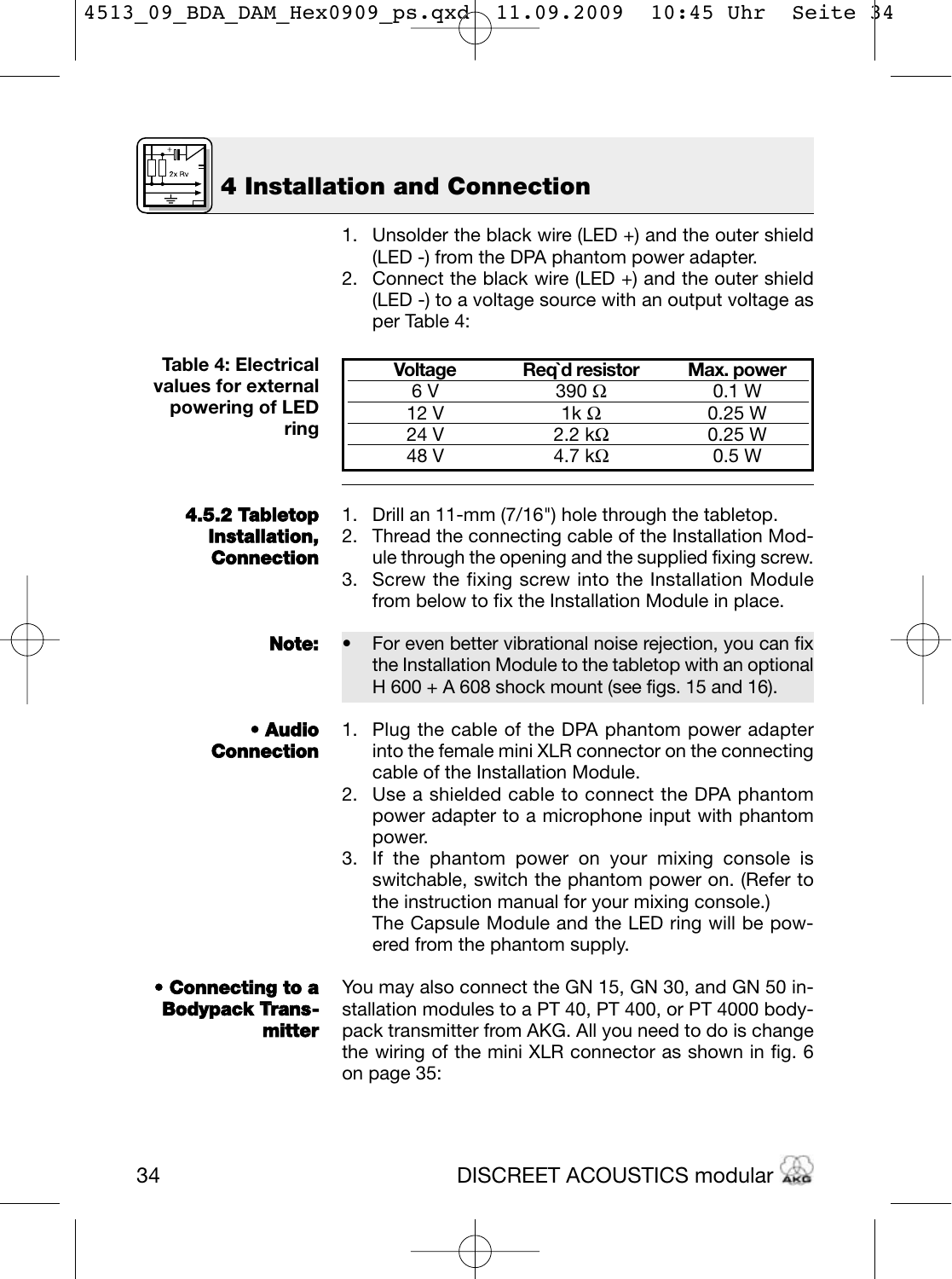

Pin 1: shield Black wire: unused<br>Pin 2: red wire (in phase) Duter shield: unused Pin 2: red wire (in phase) Pin 3: bridge to pin 2

**•**

**1**

**• •**

**2 3**

The LED rings on the GN 30/50 Minijack Installation Modules will be powered from the phantom supply. (See also Section 4.3.1.)

To obtain an open channel indication, the installation technician may connect the LED ring to an external power source. In this mode, the LED ring will light much more brightly to draw the required attention to the open microphone.

- 1. Unsolder the black wire (LED +) and the outer shield (LED -) from the HSC mounting flange and insulate the bare ends of the two wires.
- 2. Solder to the two contacts on the HSC that are now unused a two-conductor cable for powering the LED ring.
- **To activate the bass cut**, refer to Section 4.3.2.
- 1. Drill a hole 40 to 42 mm (1.6 to 1.7 in.) in diameter into the tabletop.
- 2. Use the supplied screws to fix the mounting flange in the hole.
- 3. Use the supplied pipe clip to fix the phantom power adapter to the underside of the table.
- 4. Use a shielded cable to connect the DPA phantom power adapter to a microphone input with phantom power.

Fig. 6: Connector pinout for connecting to bodypacks

**4.6 GN 30/50 Mini-**

**4.6.1 LED Ring, Bass Cut**

**jack**

## **4 Installation and Connection**

Shield

Wire bridge

Red (in phase)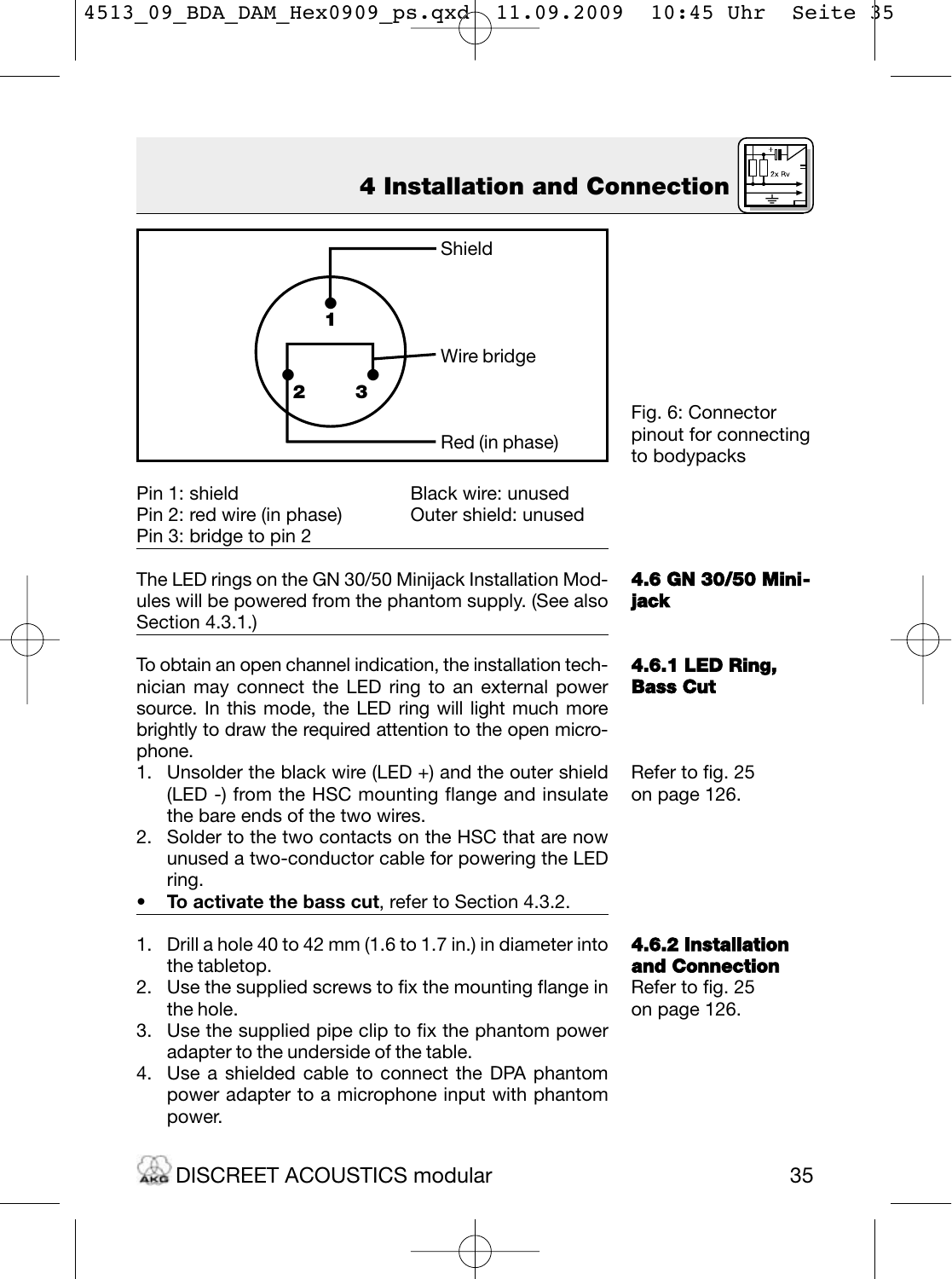

- 5. If the phantom power on your mixing console is switchable, switch the phantom power on. (Refer to the instruction manual for your mixing console.)
- 6. External powering only: Connect the feeder cable for the LED ring to a suitable voltage source.
- 7. Insert the jack plug on the gooseneck into the mini jack on the mounting flange and screw the gooseneck down.



- **4.8 HM 1000 Hanging Module**
- 1. Prior to installing the HM 1000, straighten the cable by carefully pulling it through your fingers. Make sure not to buckle or twist the cable.
- 2. Fasten a hook to the ceiling, use an existing hook, or stretch a line across the hall.
- 3. Pass the cable through the hook or over the line so that it will hang at the desired height.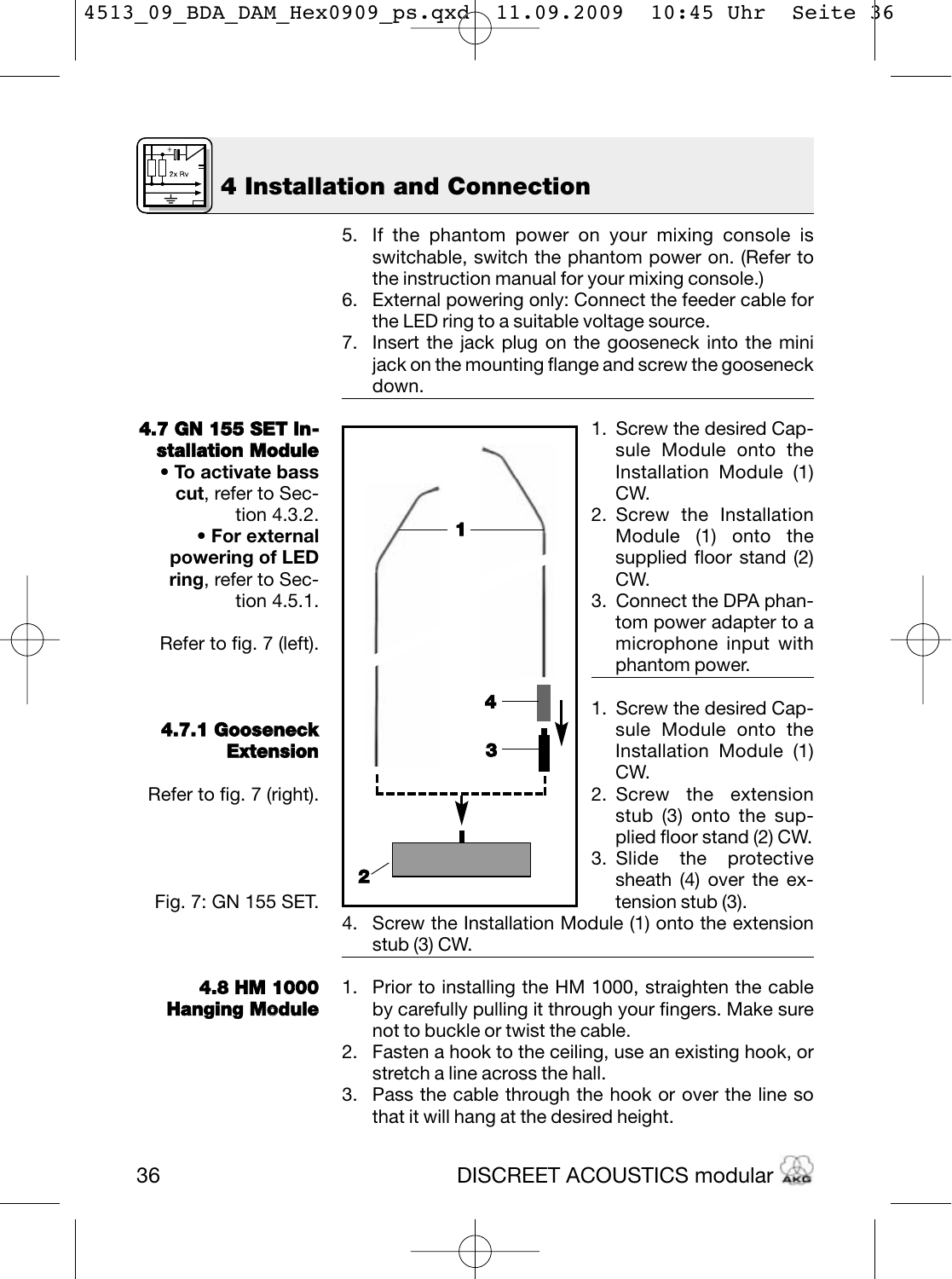37

- 4. Fix the cable in place with electrician's tape.
- **Do not tie a knot into the cable to hang it on the hook.**



- **To activate the bass cut**, refer to Section 4.3.2.
- **To power the LED ring from an external source**, refer to Section 4.5.1.

To keep the microphone steady even in a draft,

**WARE DISCREET ACOUSTICS modular** 

- 1. Stretch a suitable length of fishing line horizontally across the room, passing the fishing line through the eye on the HM 1000.
- 2. Fix the fishing line to two opposite walls so as to create just enough downward pull to steady the microphone laterally.

Fig. 8: Aligning the microphone.

Refer to fig. 8.

**4.8.1 Steadying the microphone**





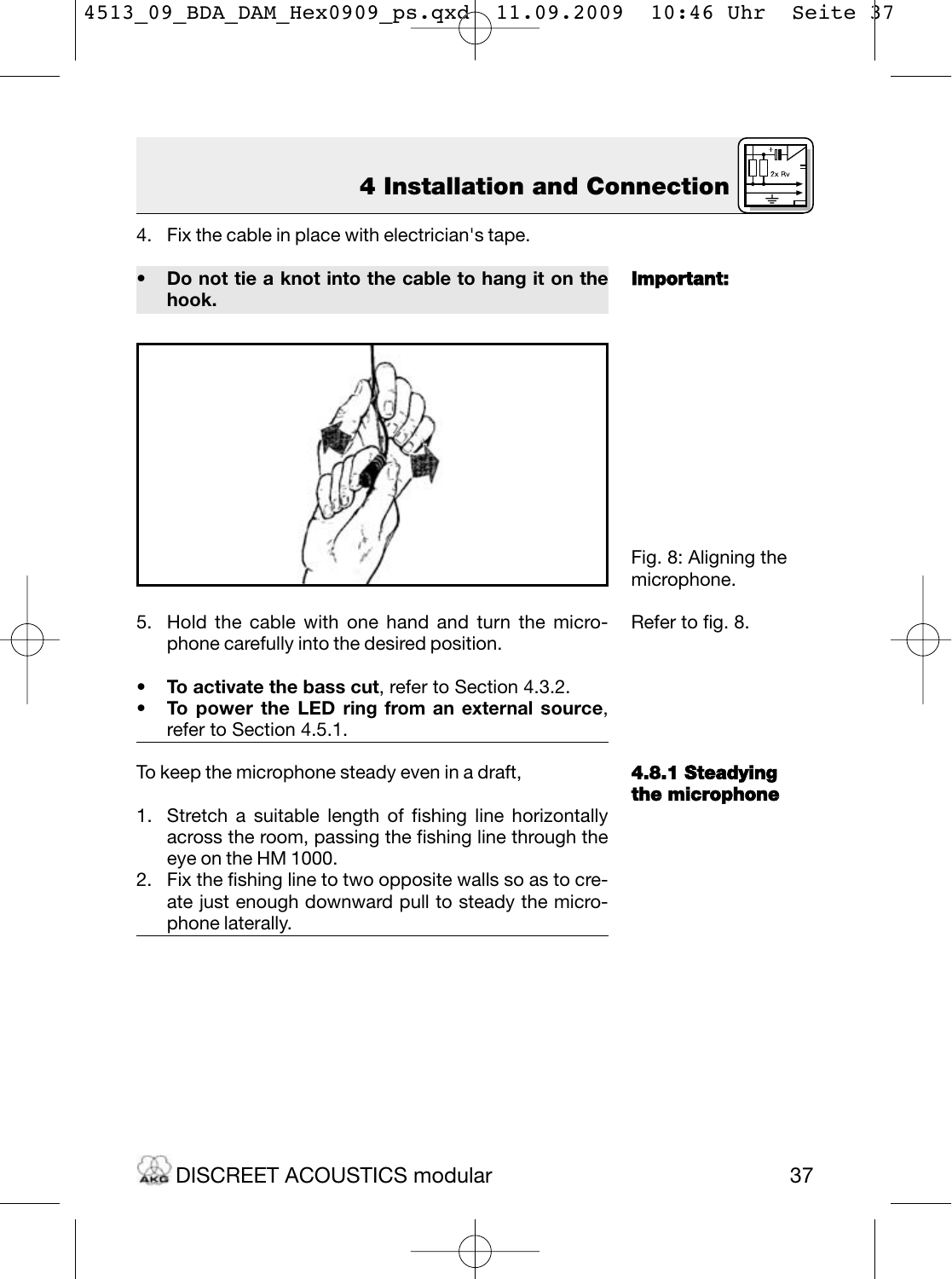

## **4.8.3 Audio Connection**

### **4.9 GN 15 HT Installation Module**

Also read the instruction manual of the HT 4000 handheld transmitter!

**LED ring:**

Refer to section 4.5.2, Audio Connection

- 1. Screw the desired Capsule Module onto the GN 15 HT Installation Module CW.
- 2. Screw the Installation Module onto the HT 4000 handheld transmitter CW.
- 3. Use the SA 63 stand adapter supplied with the transmitter to mount the transmitter on an (optional) ST 45 table stand.
- 4. Switch the transmitter ON. The LED ring on the Installation Module will illuminate to indicate the transmitter is ON.

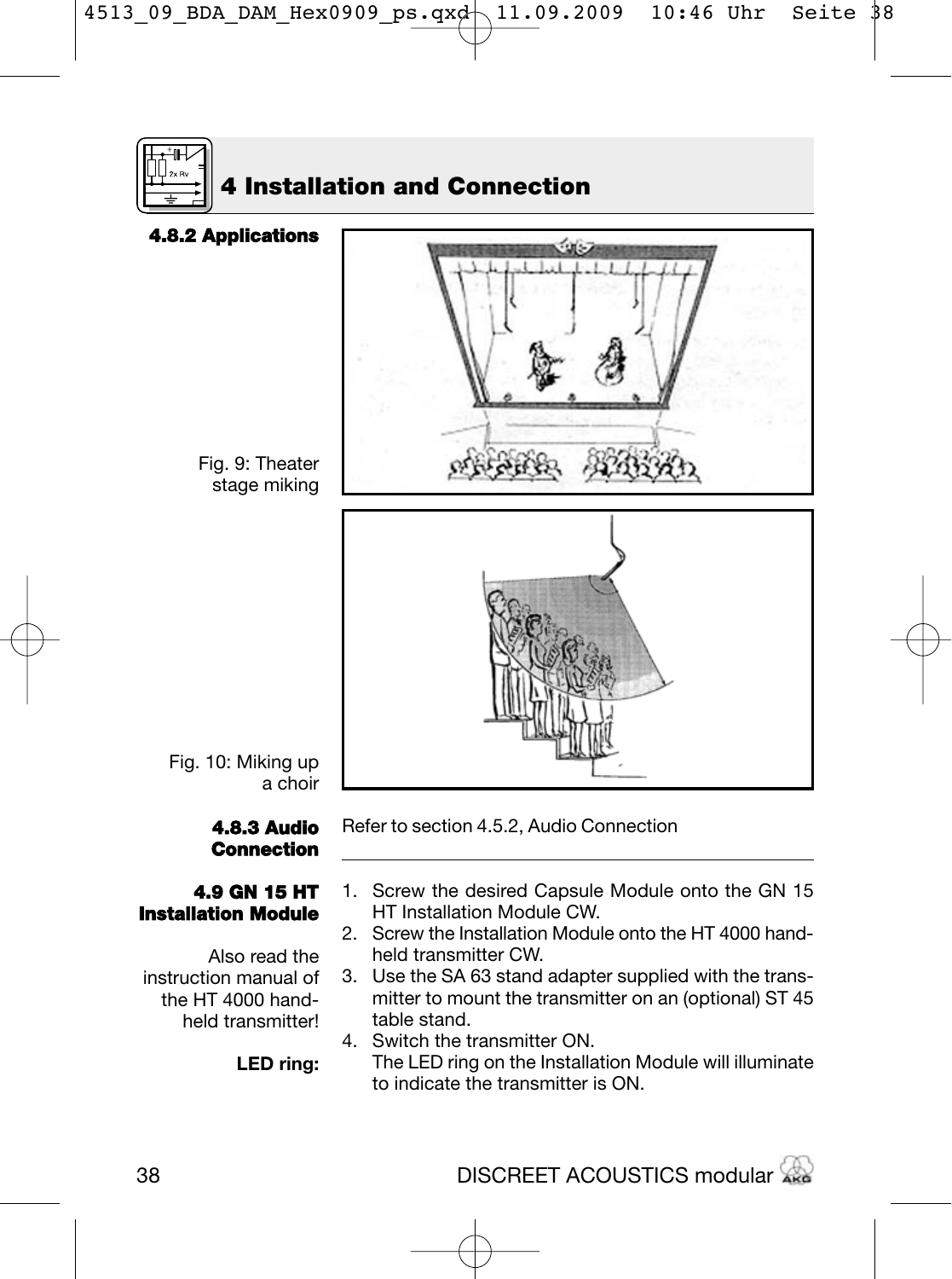

The unlit LED ring is nearly invisible because its color matches that of the case.

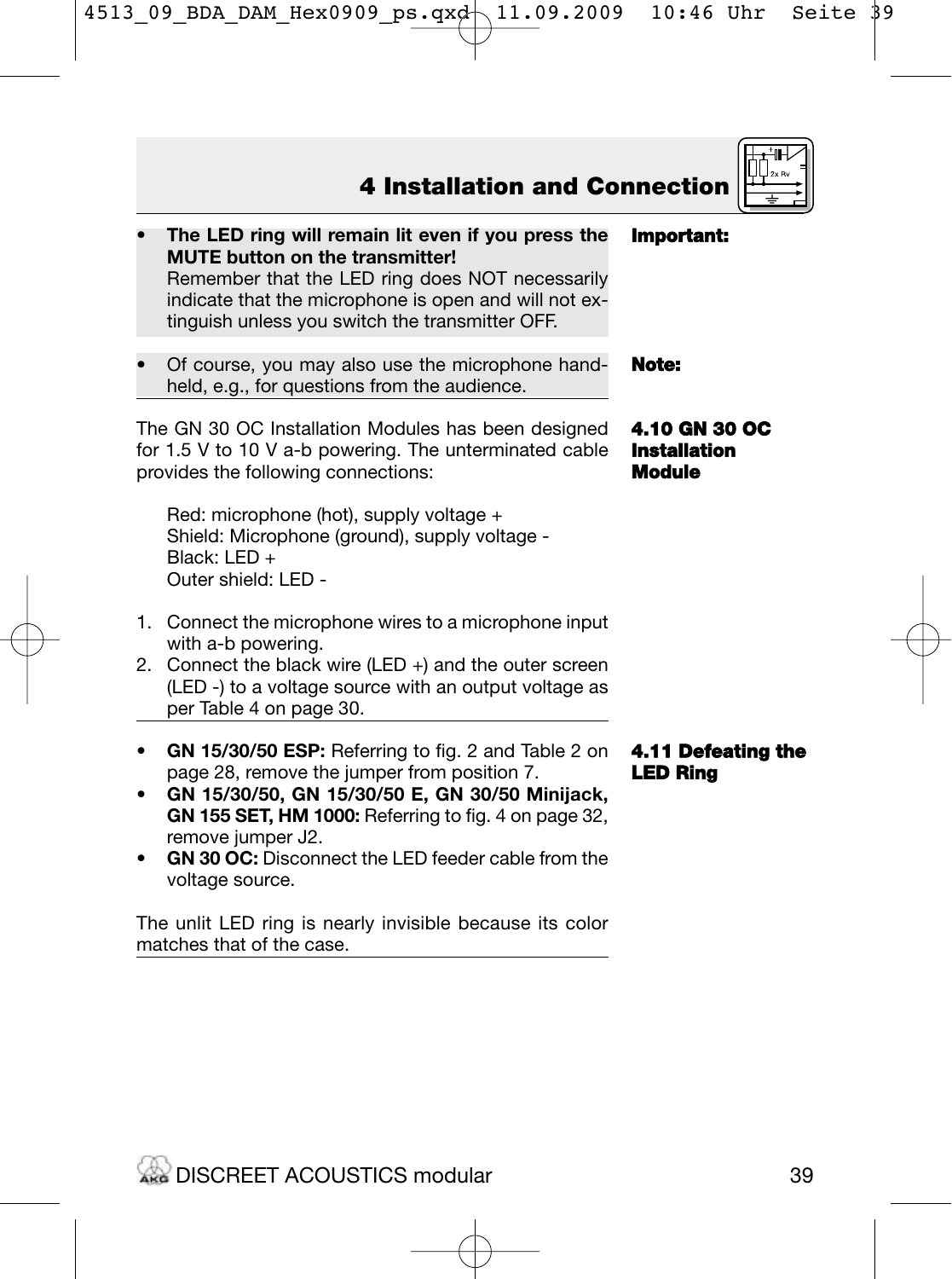

| Installation Module w/        | CK 31                                                      | CK 32        |                                 | CK <sub>33</sub>                |
|-------------------------------|------------------------------------------------------------|--------------|---------------------------------|---------------------------------|
| Type                          | Pre-polarized condenser microphone                         |              |                                 |                                 |
| Polar pattern                 | Cardioid                                                   | Omni         |                                 | Hypercardioid                   |
| Frequency range               | 50-20.000 Hz                                               | 20-20.000 Hz |                                 | 50-20.000 Hz                    |
| Sensitivity                   | 20 mV/Pa                                                   |              | 14 mV/Pa                        | 20 mV/Pa                        |
|                               | $\triangle$ -34 dBV*                                       |              | $\triangle$ -37 dBV*            | $\triangle$ -34 dBV*            |
| Electrical impedance          | $< 600 \Omega$                                             |              | $<$ 600 $\Omega$                | $< 600 \Omega$                  |
| Rated load impedance          | $>$ 2000 Ω                                                 |              | $>2000 \Omega$                  | $>$ 2000 Ω                      |
| Power requirement             | 9-52 V phantom power to IEC 61938 -                        |              |                                 |                                 |
|                               | Requires DPA-P or DPA adapter (integrated in               |              |                                 |                                 |
|                               | GN** and HM 1000 Installation Modules)                     |              |                                 |                                 |
| Size (dia. x length)          | $13 \times 25$ mm                                          |              | $13 \times 25$ mm               | $13 \times 25$ mm               |
|                               | $(0.5 \times 0.95 \text{ in.})$                            |              | $(0.5 \times 0.95 \text{ in.})$ | $(0.5 \times 0.95 \text{ in.})$ |
| Connector**                   | XLR-3 or XLR-5                                             |              | XLR-3 or XLR-5                  | XLR-3 or XLR-5                  |
| <b>Installation Module w/</b> | CK 47                                                      | <b>CK80</b>  |                                 |                                 |
| Type                          | Pre-polarized condenser microphone                         |              |                                 |                                 |
| Polar pattern                 | Hypercardioid                                              |              | Hypercardioid                   |                                 |
| Frequency range               | 20-20,000 Hz                                               |              | 60-15,000 Hz                    |                                 |
| Sensitivity                   | 16.5 mV/Pa                                                 |              | 30 mV/Pa                        |                                 |
|                               | $\triangle$ -35.5 dBV*                                     |              | $\triangle$ -30 dBV*            |                                 |
| Electrical impedance          | $< 600 \Omega$                                             |              | $< 600 \Omega$                  |                                 |
| Rated load impedance          | $>$ 2000 Ω                                                 |              | $>2000 \Omega$                  |                                 |
| Power requirement             | 9-52 V phantom power to IEC 61938 -                        |              |                                 |                                 |
|                               | Requires DPA-P or DPA adapter (integrated in               |              |                                 |                                 |
|                               | GN** and HM 1000 Installation Modules)                     |              |                                 |                                 |
| Size (dia. x length)          | 13 x 154 mm<br>13 x 128 mm                                 |              |                                 |                                 |
|                               | $(0.5 \times 5.85 \text{ in.})$<br>$(0.5 \times 4.86$ in.) |              |                                 |                                 |
| Connector**                   | XLR-3 or XLR-5<br>XLR-3 or XLR-5                           |              |                                 |                                 |

\* Re 1 V/Pa

\*\* Except GN 30 OC

This product conforms to the standards listed in the Declaration of Conformity. To order a free copy of the Declaration of Conformity, visit http://www.akg.com or contact sales@akg.com.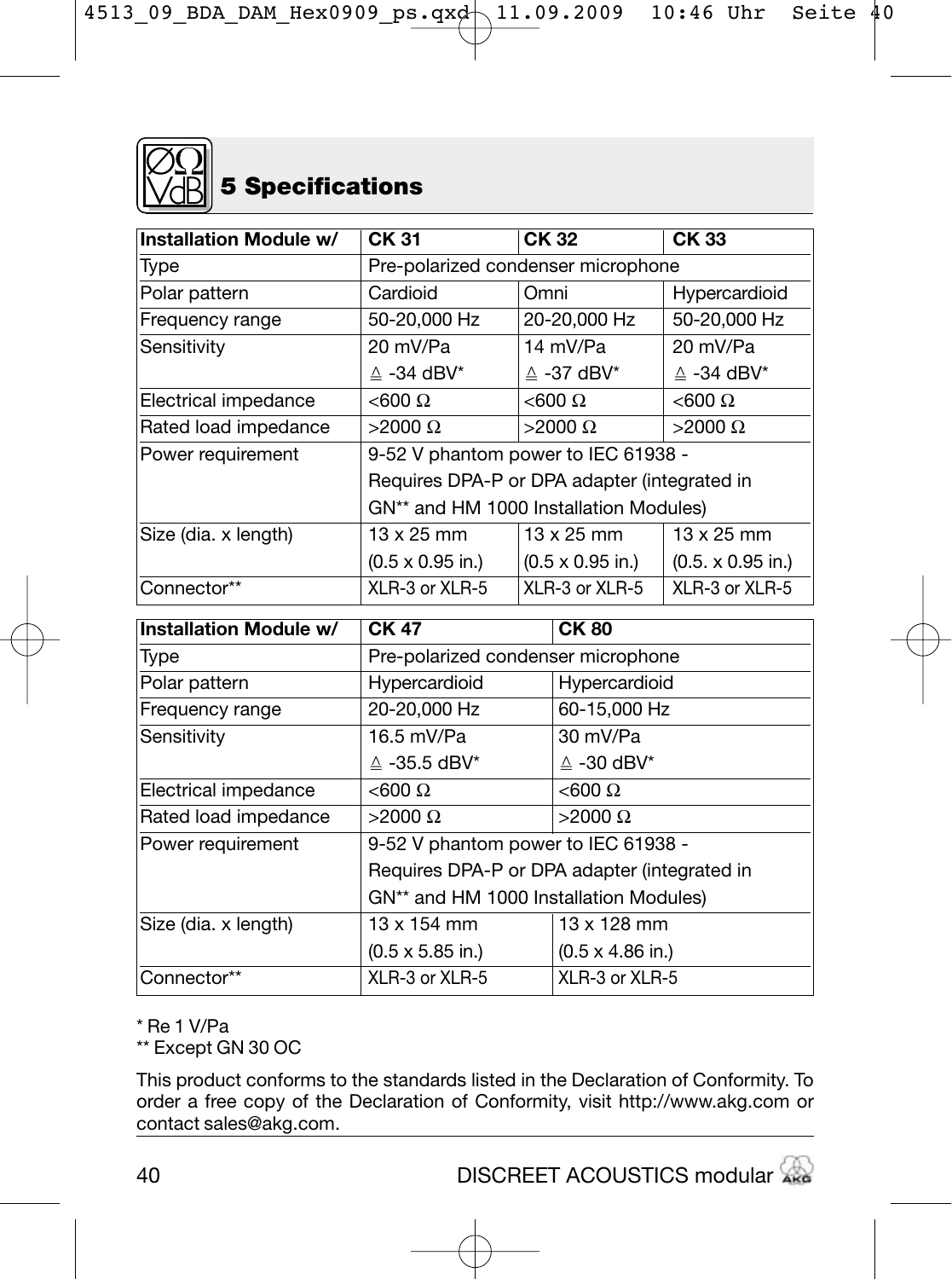



## **CK 31 Frequency Response and Polar Diagrams**

**CK 32 Frequency Response and Polar Diagrams**

**CK 33 Frequency Response and Polar Diagrams**

**CK 47 Frequency Response and Polar Diagrams**

**CK 80 Frequency Response and Polar Diagrams**



---

 $\mathcal{B}$ 31 3/3/3

Ħ

≢

 $\overline{\phantom{0}}$ 

**- 11 11** 

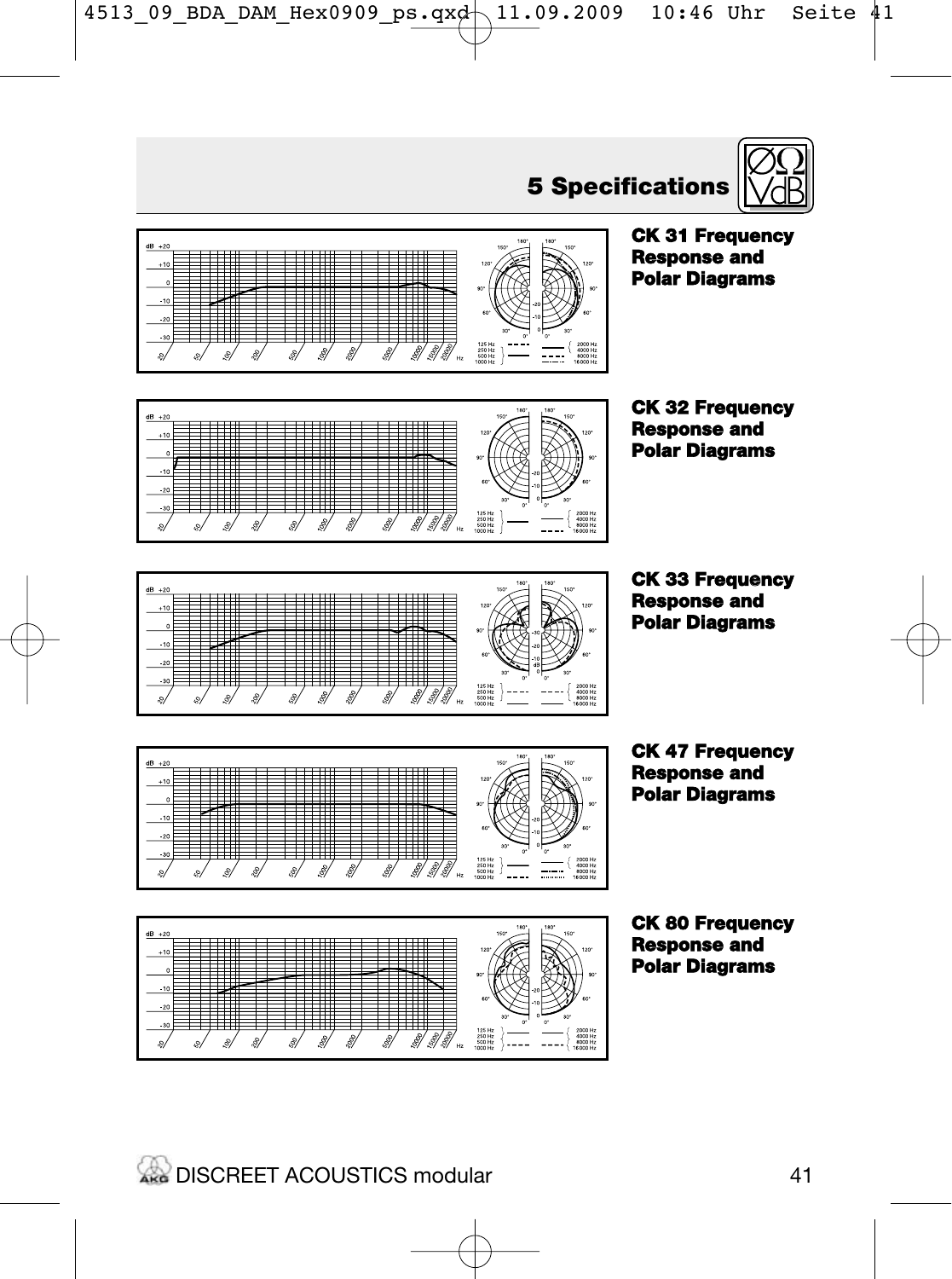



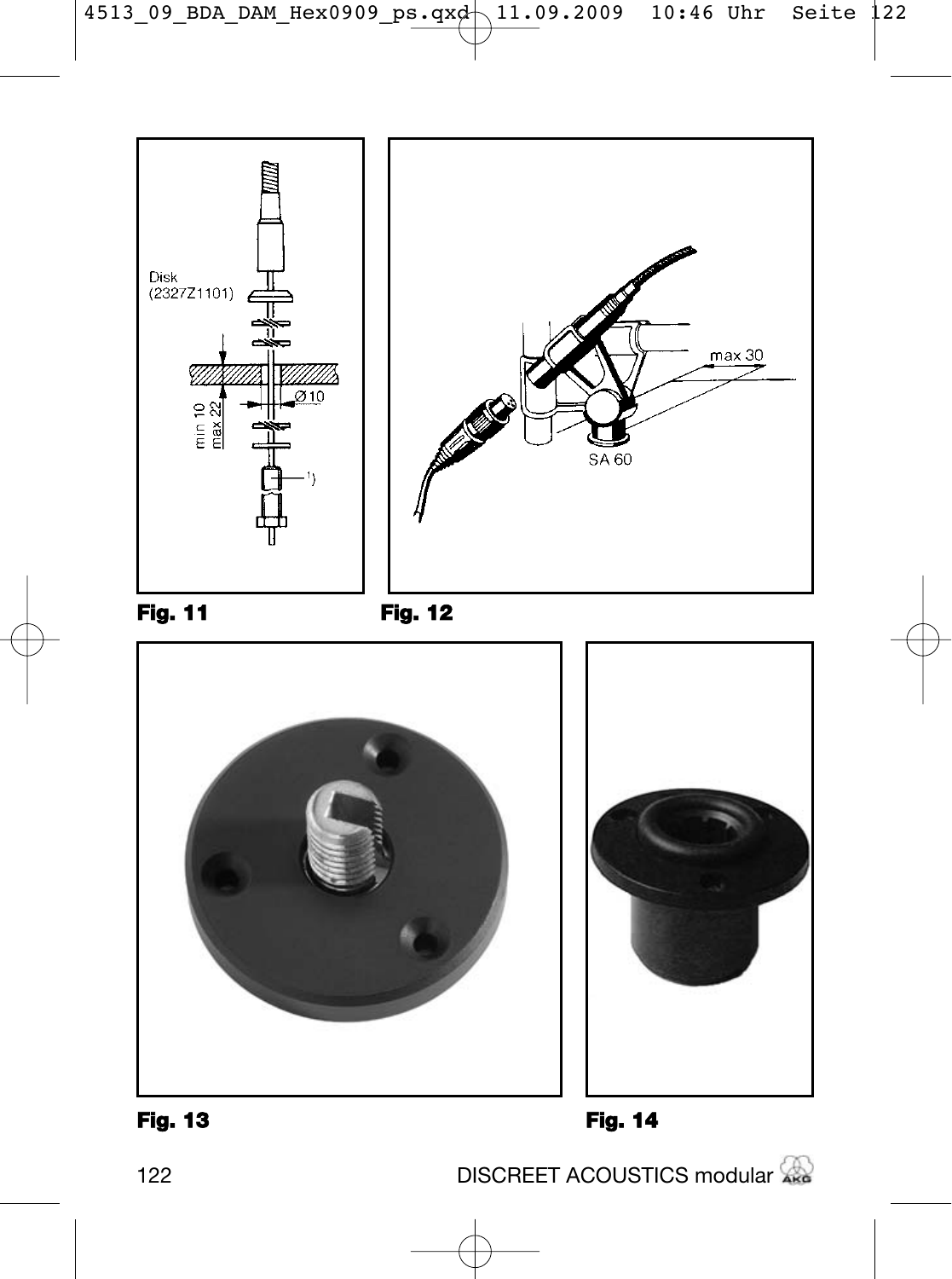

**EXAMPLE ACOUSTICS modular** 123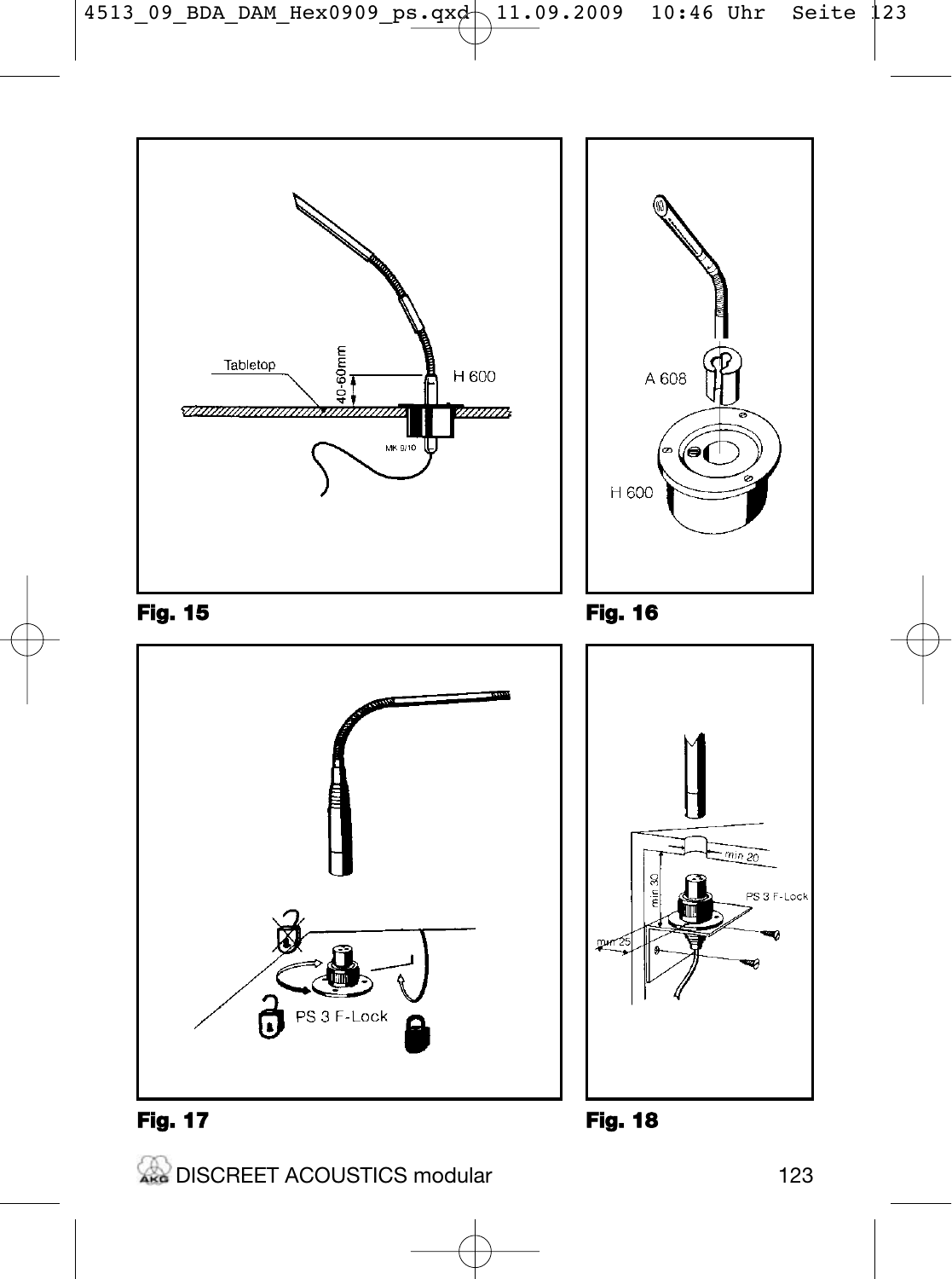

124 DISCREET ACOUSTICS modular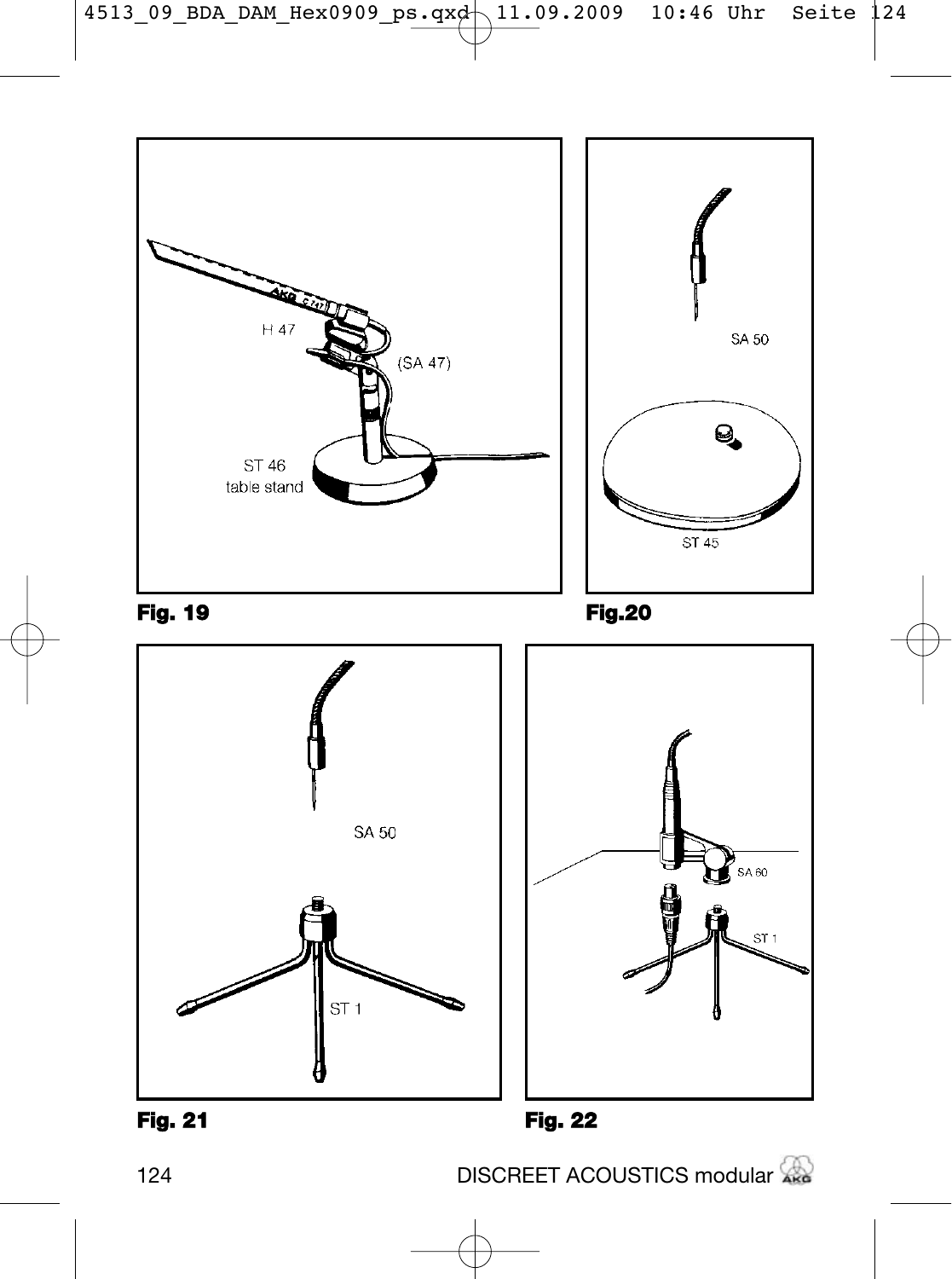

## **Fig. 23**



# **Fig. 24**

**EXAMPLE ACOUSTICS modular** 125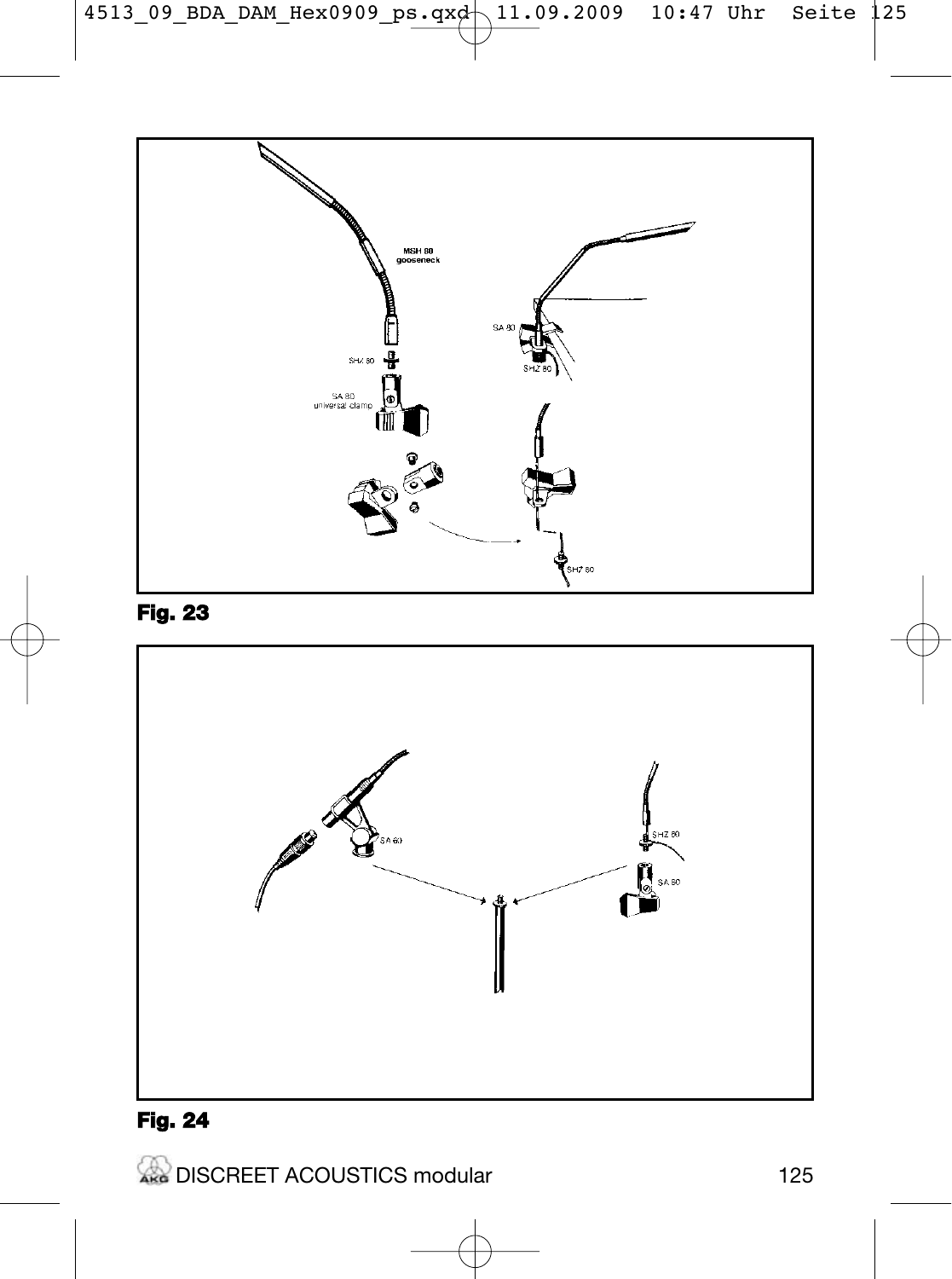

## **Fig. 25**